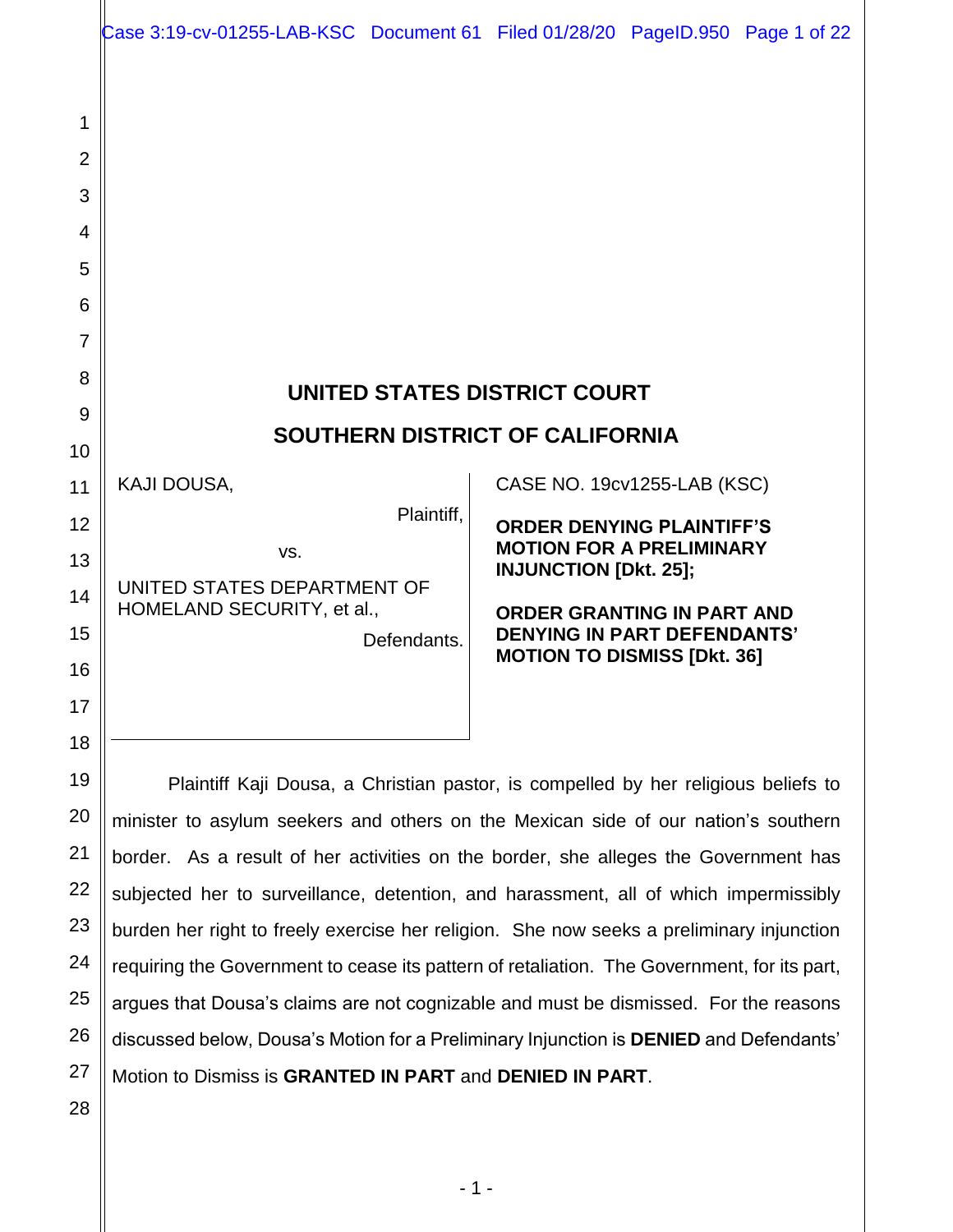## **BACKGROUND**

Plaintiff Kaji Dousa is a U.S. citizen who serves as the Senior Pastor at Park Avenue Christian Church in New York City. She also serves as the co-chair of the New Sanctuary Coalition ("New Sanctuary"), a faith-based network of congregations, organizations, and individuals dedicated to immigrant rights. As a member of the United Church of Christ, Dousa follows the teachings of Jesus Christ and is compelled by her religious beliefs to minister to, among others, migrants and refugees.

For several years, Dousa has felt specifically compelled to minister to migrants at the U.S. Southern Border with Mexico. In 2018, for example, she helped organize a "Sanctuary Caravan," which she describes as a mobile clinic of faith leaders, congregants, and humanitarian workers who provided pastoral services, including prayer and church-blessed marriage ceremonies, to migrants seeking asylum in the United States. Her ministry is wide-ranging and includes providing support and religious guidance to individuals who have suffered sexual assault, family violence, and political persecution. As a pastor, she claims a religious and moral obligation to keep all information she receives confidential.

As part of the Sanctuary Caravan, Dousa continued visiting Tijuana, Mexico throughout the winter of 2018 and 2019 to provide pastoral services to migrants and their advocates. On January 1, 2019, while Dousa was in meetings in San Diego, confrontations erupted at the border between United States Customs and Border Patrol ("CBP") agents and a group of migrants. The incident, which involved the use of tear gas, received widespread coverage in the media. Neither Dousa nor any other clergy in the Sanctuary Caravan were directly involved in this confrontation.

On January 2, 2019, Dousa traveled from San Diego to Tijuana to gather information about the previous day's confrontation. When she attempted to reenter the United States that afternoon using her Global Entry card—a method she had previously used to enter the United States without incident—she was sent to a secondary inspection area. At some point during this secondary inspection, Dousa was questioned by a CBP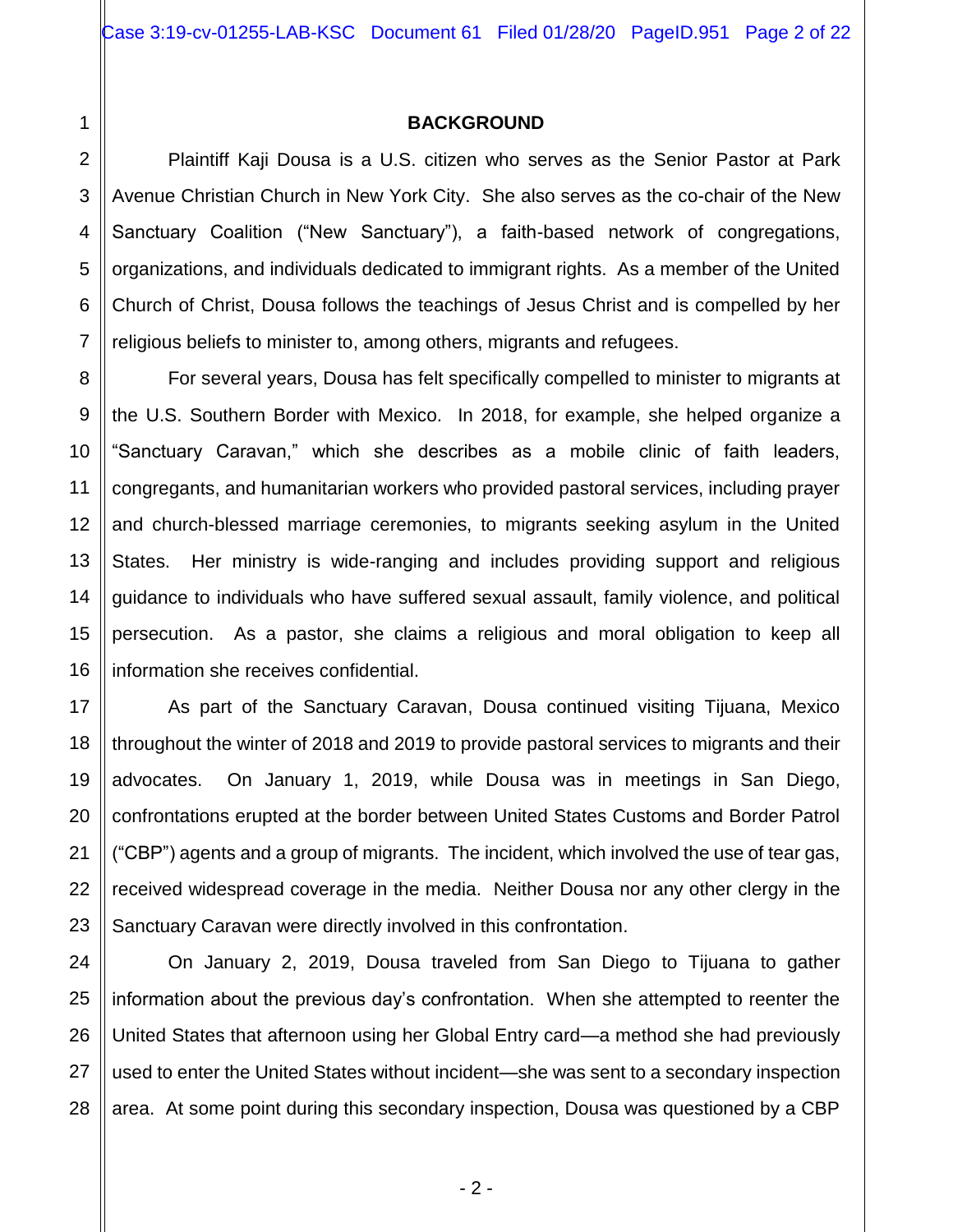1 2 3 4 5 6 7 8 9 10 11 12 officer who asked her for standard information, including her name and date of birth, how many times she had crossed the border, and the reasons she was in Tijuana. But the officer also asked more probing questions, including details of her work with the "migrant caravan," whether she had encouraged asylum seekers to lie in their asylum applications, and whether she was involved in illegal activities. Dousa denied involvement with anything illegal or encouraging asylum seekers to lie, and she was eventually released into the United States. The parties disagree on the length of Dousa's detention. Dousa alleges that she was "[confined to] the waiting area for several hours" before being questioned by the CBP officer, while the Government argues that, according to its records, "only about 43 minutes passed between the time [Dousa] was sent to secondary and her release by CBP." Complaint ("Compl."), Dkt. 1, ¶ 49; Opposition ("Opp."), Dkt. 36, at 4.

13 14 15 16 17 18 19 20 22 23 On March 6, 2019, NBC 7 San Diego published whistleblower documents from the Department of Homeland Security ("DHS") related to a program called "Operation Secure Line." The document relevant here, titled "San Diego Sector Foreign Operations Branch: Migrant Caravan FY-2019, Suspected Organizers Coordinators, Instigators, and Media," is dated January 9, 2019 and contains information about 59 people supposedly associated with the migrant caravan. This document contains a photograph of each individual—usually from a passport, but in some cases from social media—and other personal information, including date of birth, arrest records, and any adverse immigration action taken by the Government, such as having a visa or SENTRI card<sup>1</sup> revoked. In Dousa's case, she observed that her photo had a yellow "X" over it and an accompanying note stating "Disposition: SENTRI Revoked." *See* October 11, 2019 Dousa Declaration,

21

<sup>25</sup> 26 27 28 l <sup>1</sup> According to the Government, SENTRI (Secure Electronic Network for Travelers Rapid Inspection) and Global Entry are both "Trusted Traveler" programs that allow expedited entry into the United States. Although there are some differences between the programs, the two programs provide the same expedited clearance benefits for someone returning to the United States on foot or in an automobile. *See* Oliveri Decl., Dkt. 59-2, ¶ 3.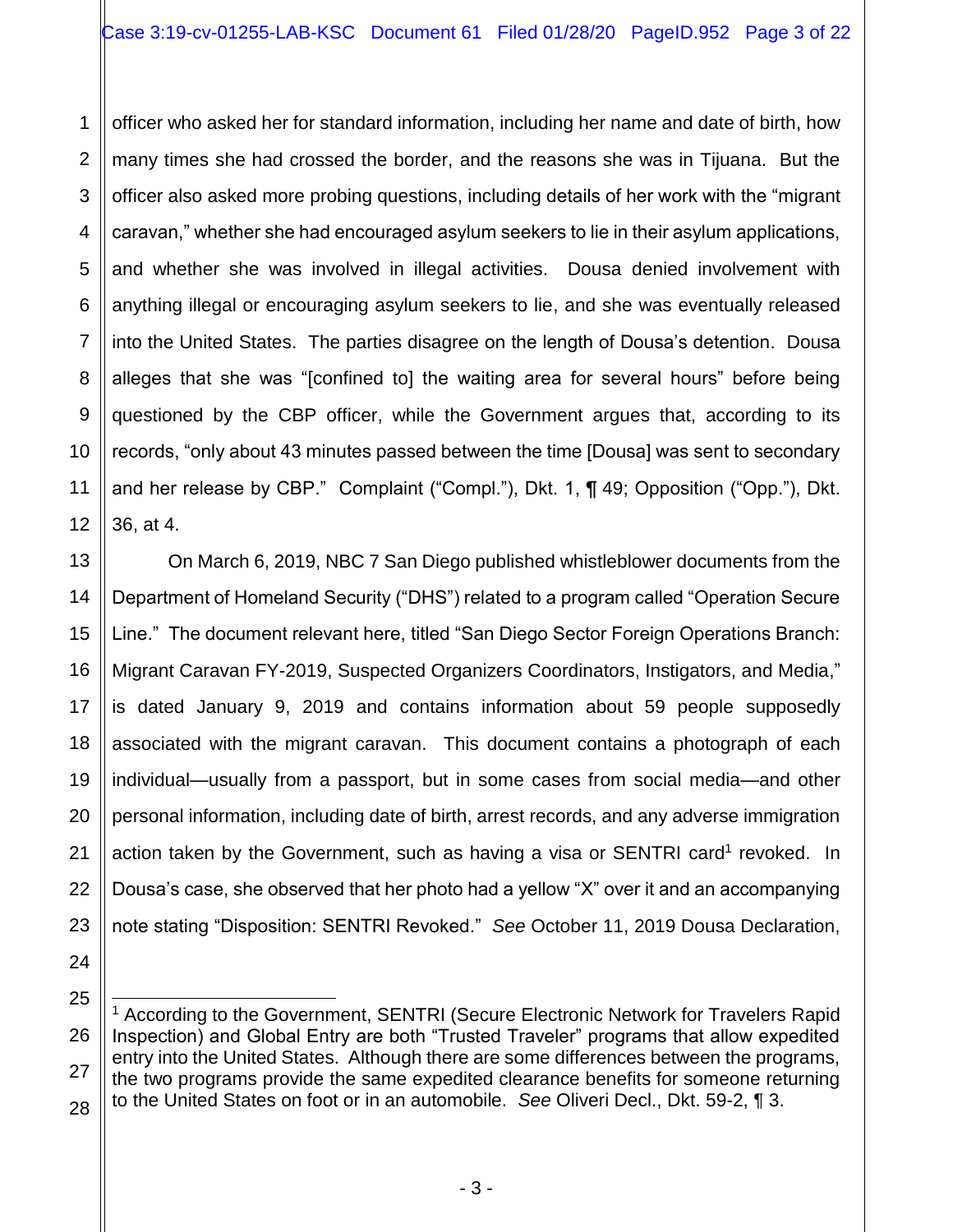1 Dkt. 55-1, Exs. F, G. She alleges the Government's decision to place her on this list and revoke her SENTRI membership was a direct result of her activity on the border.

Dousa claims the Government's retaliation following the January 2019 border incident was part of a larger pattern of surveillance of immigration activists dating back at least a year. On the same day she learned of the NBC 7 report about Operation Secure Line, for example, she read an article by *The Nation* regarding Immigration and Customs Enforcement ("ICE") surveillance of protests in her hometown of New York. *See* Jimmy Tobias, *Exclusive: ICE Has Kept Tabs on 'Anti-Trump' Protesters in New York City*, THE NATION (Mar. 6, 2019), https://www.thenation.com/article/ice-immigration-protestspreadsheet-tracking/. According to that article, one of her organizations, New Sanctuary, was repeatedly referenced in an ICE spreadsheet labeled "Anti-Trump Protests." The report quoted email exchanges between ICE officers in which the officers discussed events organized by New Sanctuary. One such event was an immigrationrelated Ash Wednesday demonstration in New York in February 2018, nearly a year before the border incident. According to the article, ICE officials attended this event and one official is quoted as saying that monitoring the event "saves us the trip of going over to the church," which Dousa understood to mean that ICE was also surveilling the Judson Memorial Church where she often works with New Sanctuary. Another event on the spreadsheet was a "Suitcase Rally" Dousa led. She believes this event was likewise monitored by the Government. Finally, when Dousa and several others went to meet with ICE's New York Field Office Deputy Director, Scott Mechkowski, in January 2018, the official told Dousa that he "know[s] exactly how to find [her]," that she is "all over the documents that [he] has," and that he "know[s] [her] network just as good as [she] do[es]." July 24, 2019 Dousa Decl., Dkt. 25-1, ¶ 49.

Dousa brought this suit in July 2019 alleging four causes of action: (1) Retaliation in Violation of the First Amendment; (2) Violation of the First Amendment's Free Exercise Clause; (3) Hybrid First Amendment Rights Claim; and (4) Violation of the Religious Freedom Restoration Act ("RFRA"). She now seeks a preliminary injunction (1)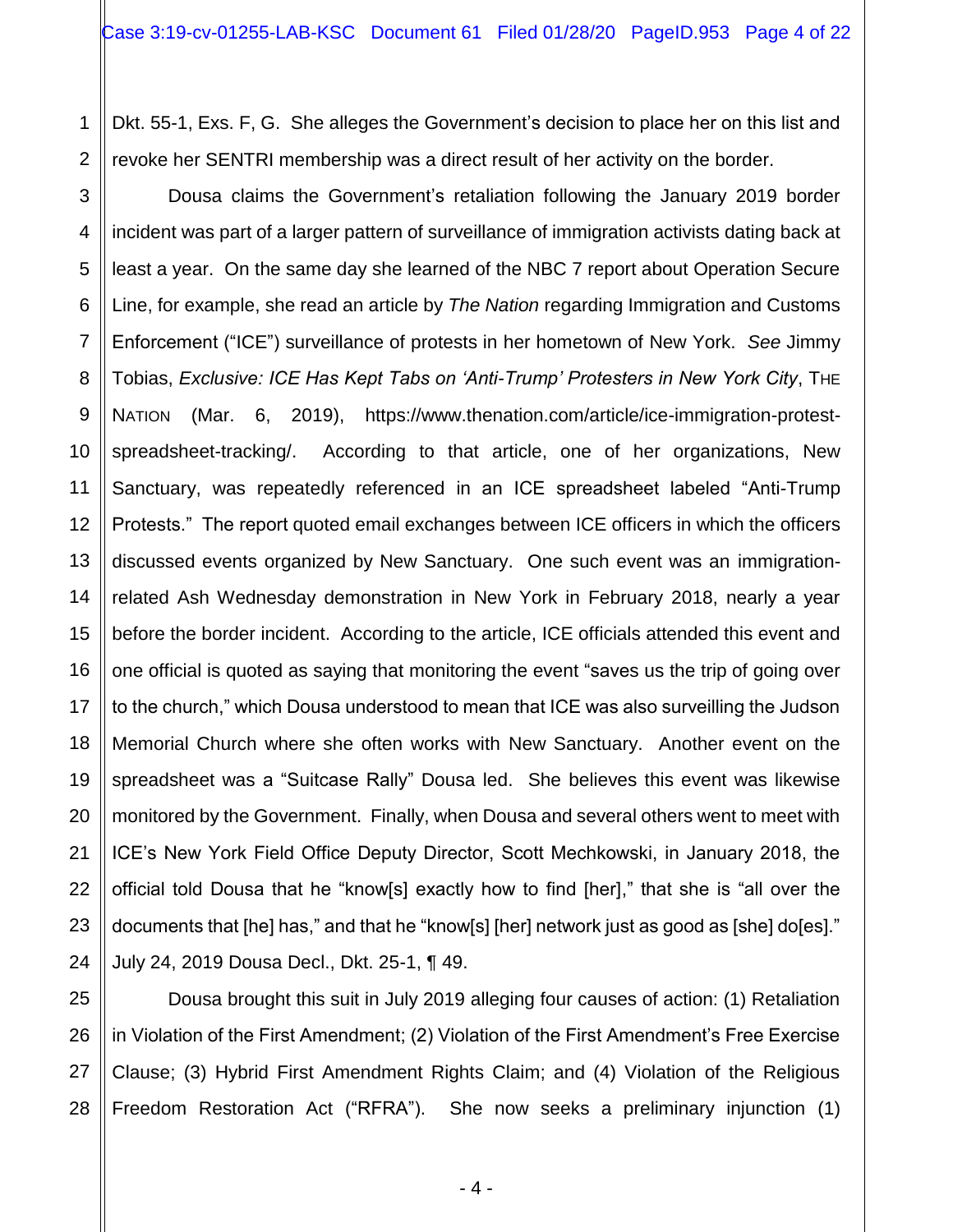1 2 3 4 5 restraining the Government from surveilling, detaining, or otherwise targeting her for her protected activity, and (2) ordering Defendants to restore her SENTRI status. The various defendants—who, except where relevant, are referred to collectively as "Defendants" or "the Government"—move to dismiss Dousa's complaint, arguing that she does not have standing to bring this suit and, in any event, has not stated a plausible cause of action.

## **ANALYSIS**

# **1. Standing**

6

7

8

9

10

11

12

13

14

15

16

17

18

19

20

21

22

23

24

25

26

27

28

The Court begins, as it must, with deciding whether Dousa has standing to pursue her claims. It concludes that she does.

The judicial power of federal courts is limited to "cases and controversies." *See Spokeo, Inc. v. Robins*, 136 S. Ct. 1540, 1547 (2016) (quoting U.S. Const. art. III, § 2). The shorthand for determining whether a live case or controversy exists is whether a given plaintiff has "standing" to pursue the claims at issue. *Id.* To satisfy Article III's standing requirement, a plaintiff must show (1) she has suffered an "injury in fact" that is (a) concrete and particularized and (b) actual or imminent, not conjectural or hypothetical; (2) the injury is fairly traceable to the challenged action of the defendant; and (3) it is likely, as opposed to merely speculative, that the injury will be redressed by a favorable decision. *See Lujan v. Defs. of Wildlife*, 504 U.S. 555, 560-61 (1992).

A plaintiff seeking injunctive relief, as Dousa does here, must meet several other requirements to have standing. As the Ninth Circuit explained in *Bates v. United Parcel Serv., Inc.*, 511 F.3d 974, 985-86 (9th Cir. 2007):

> The standing formulation for a plaintiff seeking prospective injunctive relief is simply one implementation of *Lujan*'s requirements. The plaintiff must demonstrate that he has suffered or is threatened with a "concrete and particularized" legal harm, *Lujan,* 504 U.S. at 560, 112 S.Ct. 2130, coupled with "a sufficient likelihood that he will again be wronged in a similar way." *City of Los Angeles v. Lyons,* 461 U.S. 95, 111, 103 S.Ct. 1660, 75 L.Ed.2d 675 (1983). As to the second inquiry, he must establish a "real and immediate threat of repeated injury." *O'Shea v. Littleton,* 414 U.S. 488, 496, 94 S.Ct. 669, 38 L.Ed.2d 674 (1974). "[P]ast wrongs do not in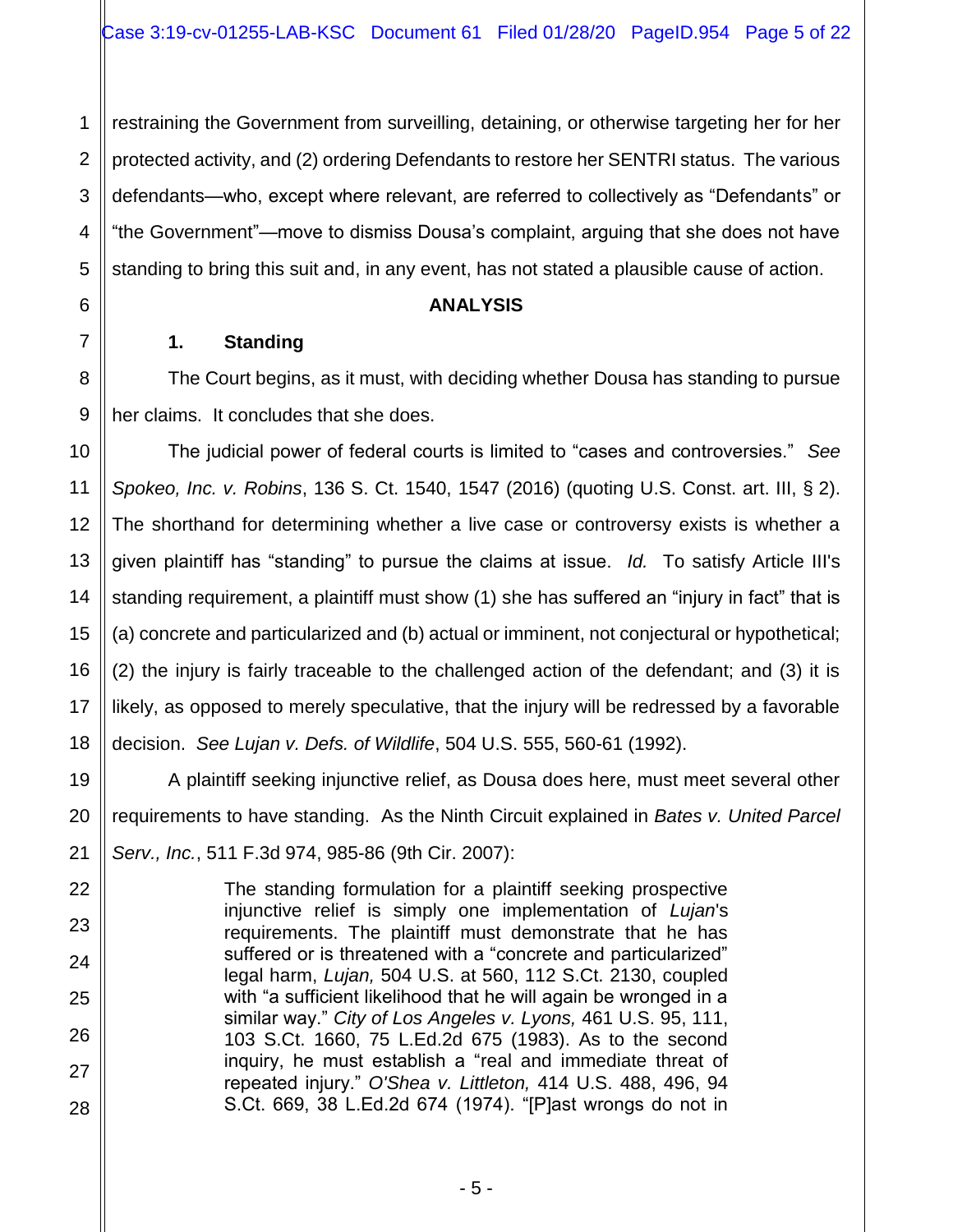themselves amount to [a] real and immediate threat of injury necessary to make out a case or controversy." *Lyons,* 461 U.S. at 103, 103 S.Ct. 1660. However, "past wrongs are evidence bearing on whether there is a real and immediate threat of repeated injury." *O'Shea,* 414 U.S. at 496, 94 S.Ct. 669. In addition, the claimed threat of injury must be likely to be redressed by the prospective injunctive relief. *Graham v. Fed. Emergency Mgmt. Agency,* 149 F.3d 997, 1003 (9th Cir.1998) (recognizing that "[p]laintiffs need not demonstrate that there is a 'guarantee' that their injuries will be redressed by a favorable decision" but "only that a favorable decision is *likely* to redress" their injuries) (quotation marks and citation omitted).

The parties' dispute here focuses largely on the first prong of the standing analysis: whether Dousa has suffered a concrete, particular harm that is likely to repeat without court intervention. In Dousa's view, she has suffered at least three separate harms, which the Court addresses in turn. First, she alleges the Government has revoked, or at least attempted to revoke, her SENTRI card, thereby hindering her ability to enter the United States. Second, the Government detained and interrogated her on January 2, 2019 as a direct result of her engaging in protected activity on the Southern Border. Third, the Government has "extensively monitored" her domestic activities even prior to the January 2019 border incident. The cumulative effect of these harms, Dousa argues, is that she is dissuaded from traveling to Mexico and ministering to refugees, something her religious beliefs compel her to do. More saliently, she "feels compelled to warn penitents about the possibility of government surveillance, chilling her ability to provide pastoral counseling and absolution." Reply, Dkt. 55, at 5; July 24, 2019 Dousa Decl. ¶¶ 40, 41.

The Court concludes that the first two alleged harms are not of the type that would provide Dousa standing to sue. As to the supposed revocation of Dousa's SENTRI card, the Government has submitted competent evidence<sup>2</sup> that Dousa *never* possessed a

l  $2$  The Government makes both factual and facial challenges to Dousa's standing. In resolving a factual attack, such as this argument regarding the revocation of Dousa's SENTRI card, the court may "review evidence beyond the complaint without converting the motion into a motion for summary judgment. The court need not presume the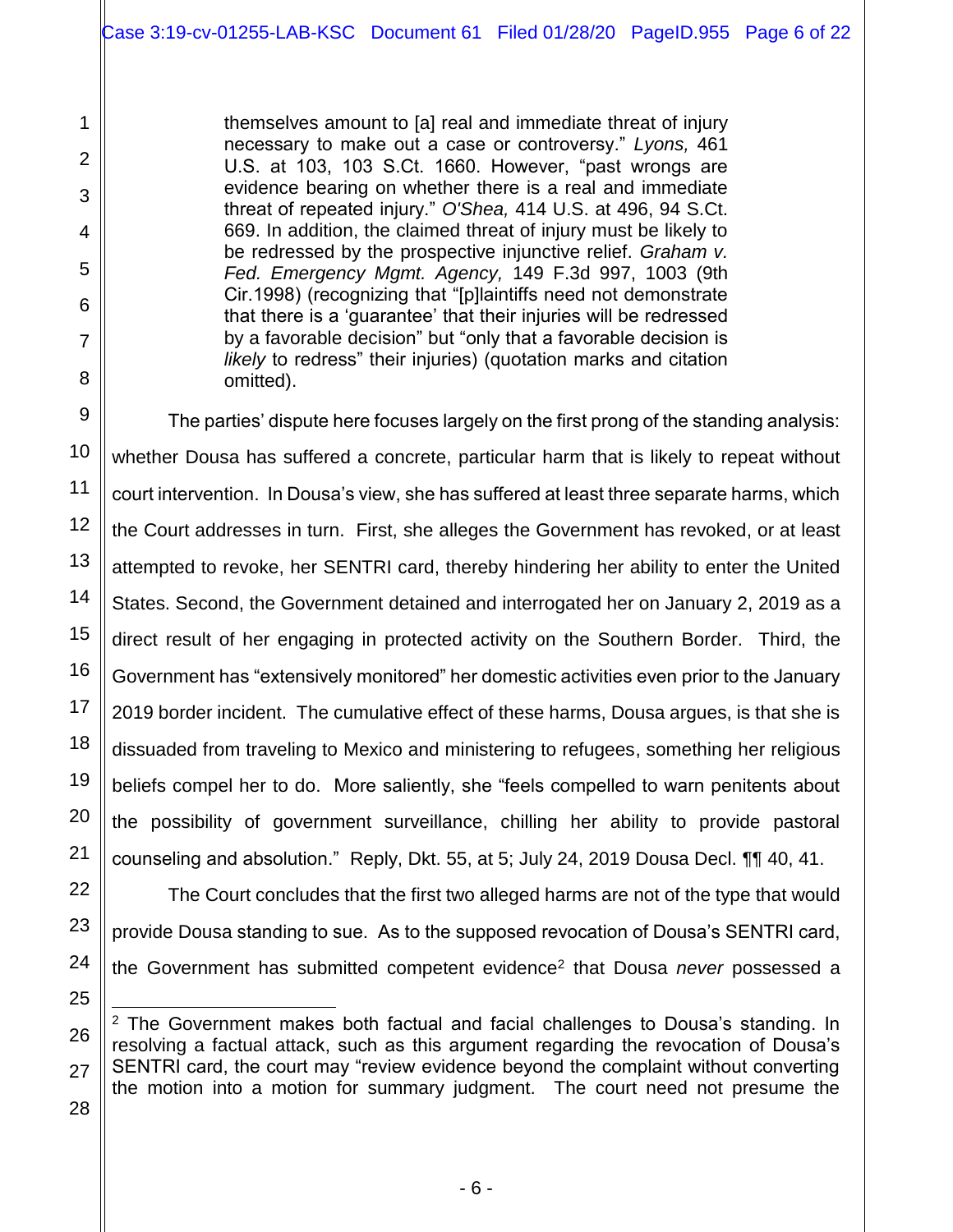1 2 3 4 SENTRI card. *See* Oliveri Decl. ¶ 4. Instead, in 2016, Dousa applied for and received Global Entry, a similar but distinct program that allows expedited entry into the United States. *Id.* Dousa's Global Entry privileges have never been revoked or suspended, and her Global Entry status remains valid until it expires on August 22, 2022. *Id.* Why Dousa's photo appeared on the NBC 7 whistleblower documents with the comment "SENTRI revoked" remains a mystery, (*see* October 11, 2019 Dousa Declaration, Dkt. 55-1, Exs. F, G), but the evidence shows that the Government did not in fact revoke Dousa's expedited entry privileges, so this is not the type of concrete harm that provides standing to sue.

So too with her detention and interrogation at the border in January 2019. As discussed above, Dousa alleges that when she attempted to return to the United States from the Sanctuary Caravan meeting in Tijuana, CBP officials held her for "several hours" before questioning and ultimately releasing her into the United States. *See* July 24, 2019 Dousa Decl. ¶ 21. The official first asked personal questions, including her address, date of birth, and how many times she had crossed the border. *Id.* ¶ 22. He also inquired into her activities in Tijuana, her ministry to migrants, and her involvement with the Sanctuary Caravan. Id. ¶ 23. Finally, he asked more probing questions about whether she had engaged in any illegal activities in Tijuana and whether she had ever encouraged migrants to lie on their asylum applications. Id. ¶ 24. Dousa provided truthful answers to these questions and was eventually released. Although Dousa alleges that this encounter lasted "several hours," government evidence now shows that just 43 minutes elapsed between the time she was referred to secondary inspection and the time she was released into the United States. *See* Oliveri Decl. ¶ 6 ("[T]he time between [Dousa's] referral to the secondary inspection area at the SYPOE[ ] and her release by officers questioning her in secondary[ ] was 43 minutes."); Oliveri Decl. Ex. B ("At approximately 1847 hours,

 $\overline{a}$ truthfulness of the plaintiff's allegations." *Safe Air for Everyone v. Meyer*, 373 F.3d 1035, 1039 (9th Cir. 2004) (internal citations omitted).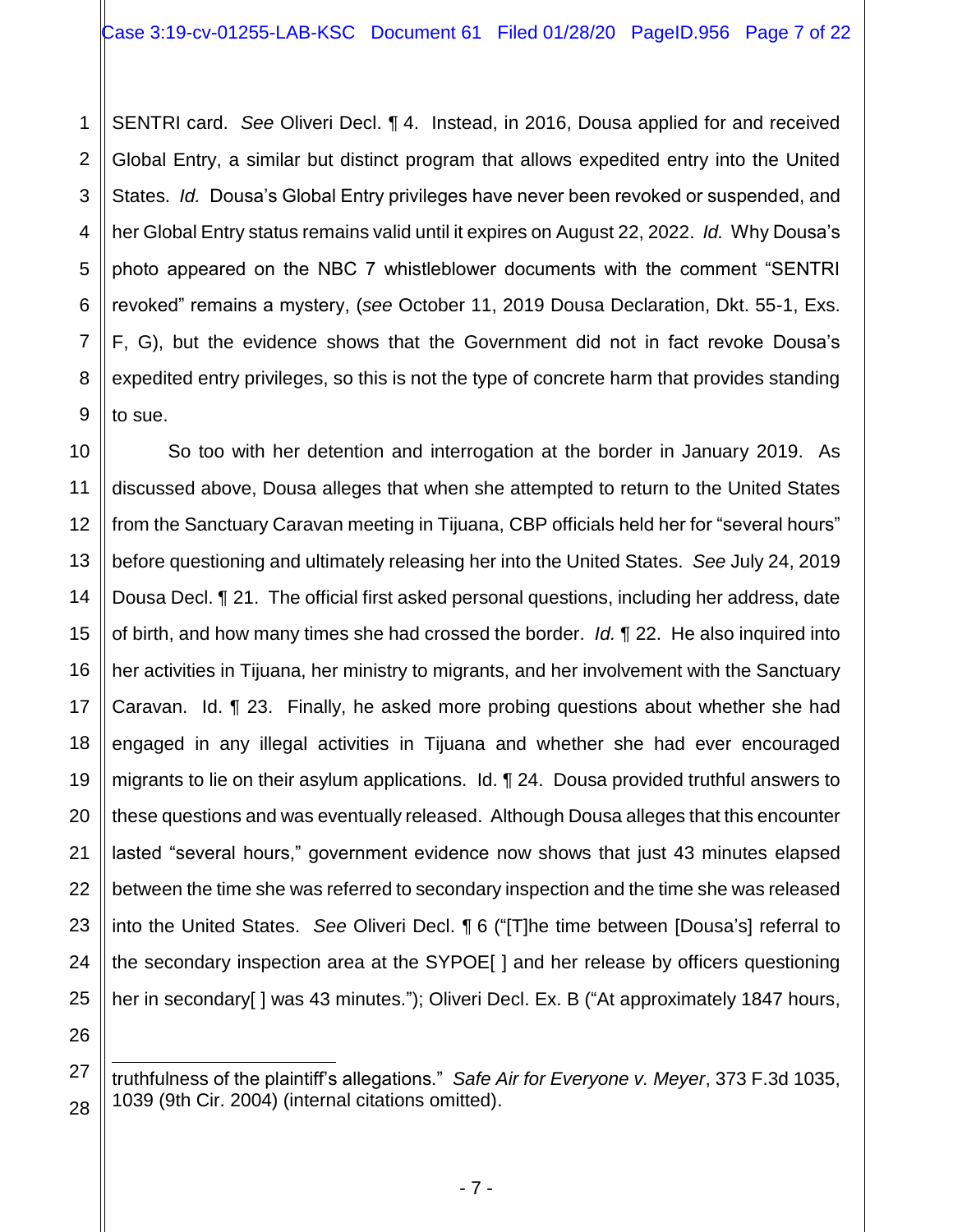1

11

17

18

19

20

21

22

23

24

25

26

27

28

2 3 4 5 6 7 8 9 10 12 13 14 15 16 Kaji Dousa applied for entry into the [United States]. . . . Dousa was released at approximately 1930 hours."). More importantly, though, the detention appears to have been an isolated incident. Since the January 2, 2019 questioning, Dousa has left and reentered the United States three times. *Id.* ¶¶ 5-7. Two of these trips—one in April 2019 and another in November 2019—involved the same San Ysidro port of entry where she was detained in January. *Id.* The other trip, in August 2019, was to the Bahamas. *Id.* On two of these trips, she used her Global Entry card for reentry, and on all three of the trips she was allowed to reenter the United States without detention or questioning. As such, even assuming for the sake of argument that Dousa's January 2, 2019 detention was a direct result of her engaging in protected activity, she has not shown that she faces "a real and immediate threat of repeated injury" absent an injunction. *Updike v. Multnomah Cty.*, 870 F.3d 939, 948 (9th Cir. 2017) ("Although past wrongs are evidence bearing on whether there is a real and immediate threat of repeated injury, past wrongs do not in themselves amount to a real and immediate threat of injury necessary to make out a case or controversy.") (citations, quotation marks, and alterations omitted). She therefore lacks standing to seek injunctive relief based on this harm.<sup>3</sup>

Dousa's final alleged harm—the Government's pattern of domestic surveillance and the chilling effect it has on Dousa's ministry—is a closer call. Dousa points to at least four separate incidents dating back to early 2018 as support for her argument that the Government regularly surveils her religious and political activities. First, according to leaked government spreadsheet she found online, ICE officials attended two separate immigration-related demonstrations she held in early 2018: an Ash Wednesday demonstration she organized in New York in February 2018 and a "Suitcase Rally" she organized sometime later. Notably, ICE officials were quoted as saying that attending the Ash Wednesday "saves us the trip of going over to the church," which Dousa understood

 $\overline{a}$  $3$  The Court acknowledges that this incident may still be relevant to the extent it is part of a larger pattern of surveillance. By itself, though, it is not enough to provide Dousa with standing to seek prospective injunctive relief.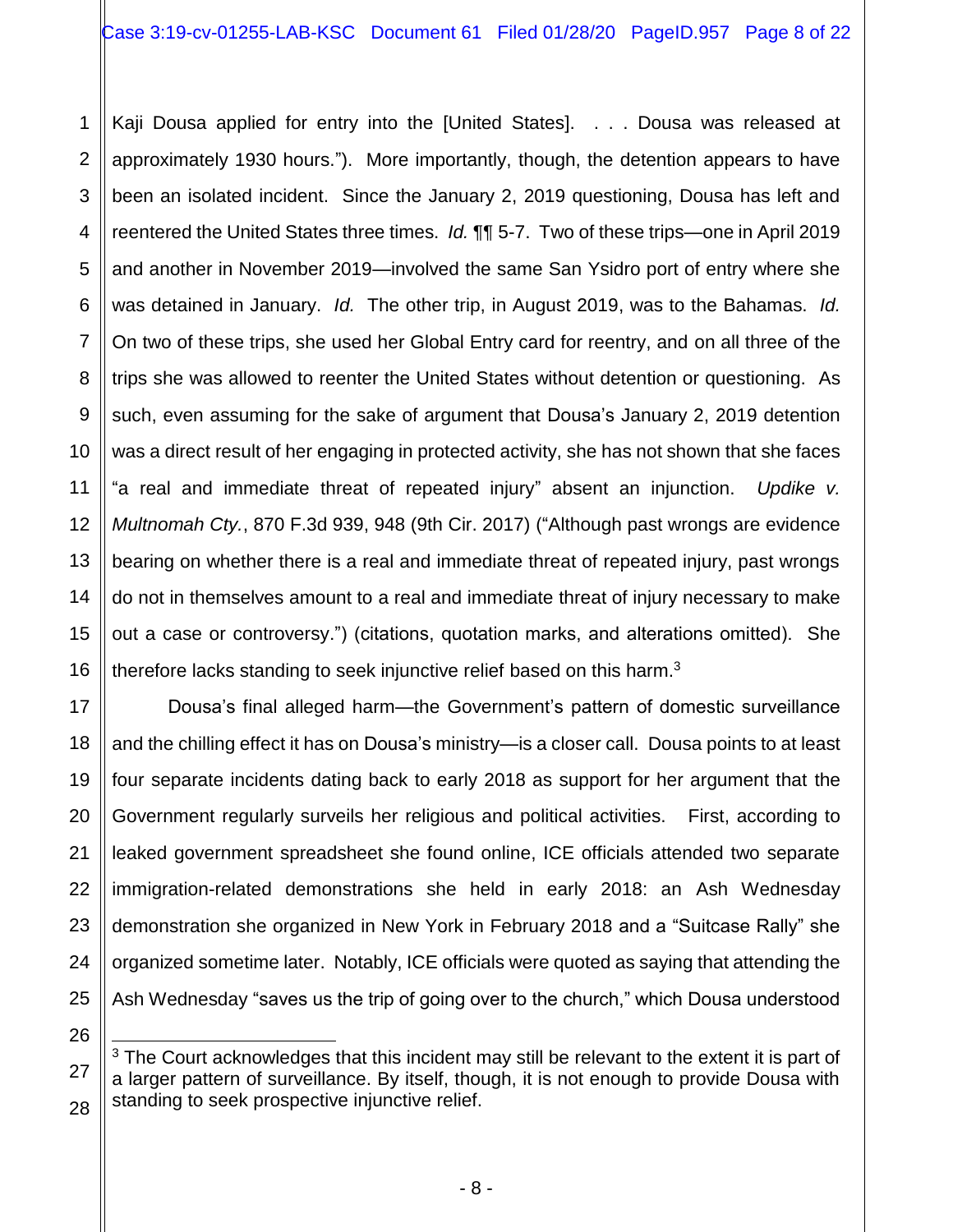1 2 3 to mean that ICE was also surveilling the Judson Memorial Church where she often works with New Sanctuary. July 24, 2019 Dousa Decl., ¶ 34. Second, in January 2018, Dousa and several others met with ICE's New York Field Office Deputy Director, Scott Mechkowski. During that meeting, Mechowski told Dousa that he "know[s] exactly how to find [her]," that she is "all over the documents that [he] has," and that he "know[s] [her] network just as good as [she] do[es]." *Id.* ¶ 49. Finally, and perhaps most relevant to this case, Dousa has uncovered a document entitled "Migrant Caravan FY-2019 Suspected Organizers, Coordinators, Instigators, and Media," in which the Government lists Dousa and 58 others as possible targets for investigation. *See* Perdue Decl., Dkt. 55-12, at CBP 00035-44. This list was compiled roughly one week after Dousa was detained and questioned at the border, even though the Government acknowledges that the questioning resulted in no "derogatory information" about Dousa. *Id.* at CBP 00030.

Dousa alleges that this surveillance has "upended" her ministry. *See* Reply at 5. Among other things, she has canceled a planned trip to Mexico and has refrained from blessing marriages of migrants, fearing that her involvement might subject the participants to government monitoring. *See* July 24, 2019 Dousa Decl. ¶ 42, 45. She also feels compelled to warn penitents about the possibility of government surveillance, chilling her ability to provide pastoral counseling and absolution. *Id.* ¶¶ 40-41, 44. Finally, her church has declined to host a *pro se* asylum clinic and has seen migrants and refugees deterred from participating in church activities. *Id.* ¶¶ 37-38.

The Court concludes that this surveillance is a concrete harm that gives rise to standing. The Ninth Circuit has long recognized that where a party is "chilled from participating in worship activities . . . because they fear the Government is spying on them," that party, under certain circumstances, has standing to sue. *The Presbyterian Church (U.S.A.) v. United States*, 870 F.2d 518, 522 (9th Cir. 1989). Dousa has plausibly shown that the Government surveilled her religious and political activities for the better part of two years and that she has withdrawn from many of her normal religious activities as a result of that surveillance.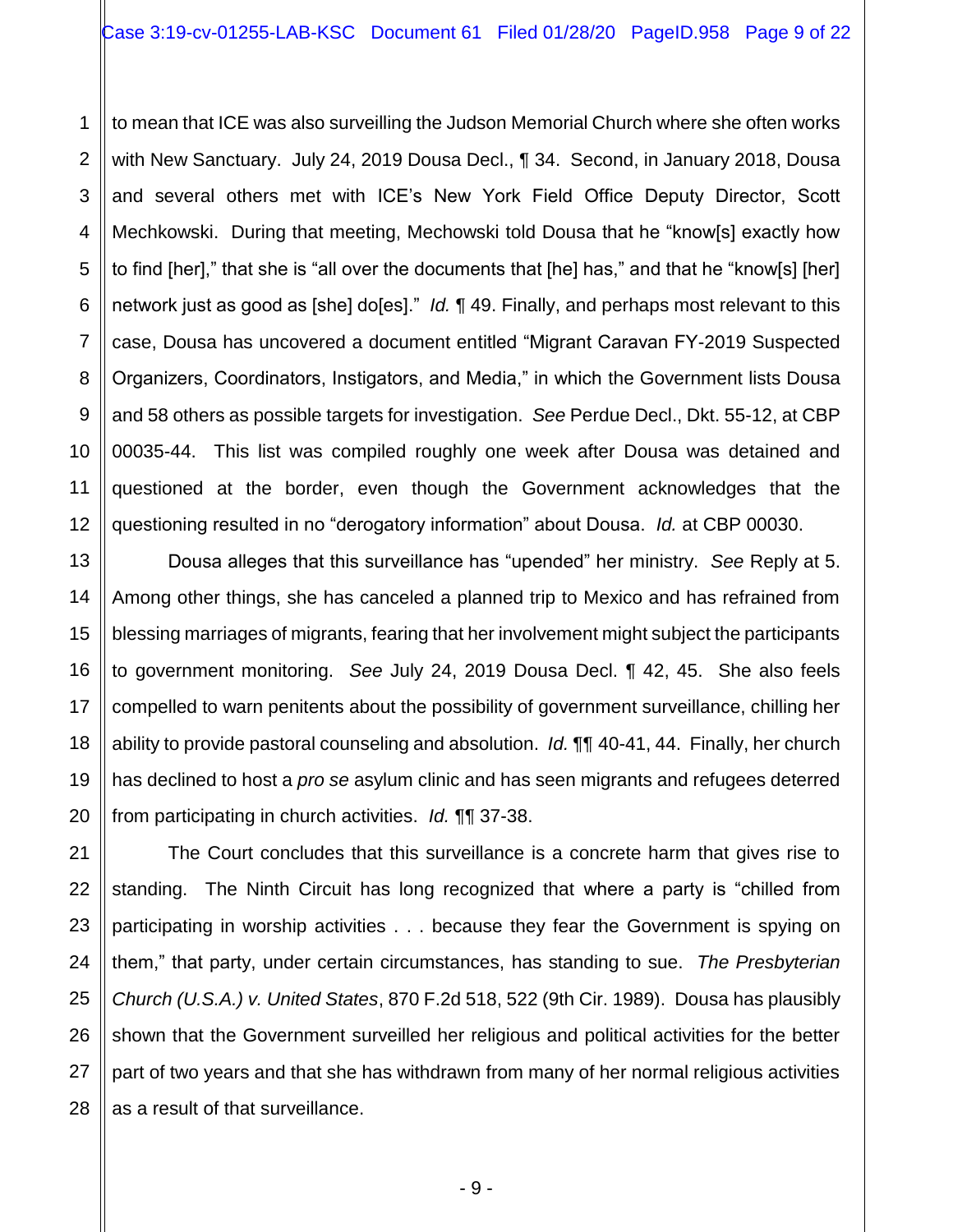1 2 3 4 5 6 7 8 9 10 11 Further, unlike the January 2019 border stop, there is no indication that the surveillance will stop without court intervention. The surveillance began in early 2018 and continued at least through January 2019, several months before Dousa brought this suit. Government records from August 8, 2019 continue to describe Dousa as a "Suspect," although they do not describe what makes her a suspect. *See* Perdue Decl. at CBP 00050. All told, the duration and extent of past surveillance means that it's not a stretch to think the surveillance continues today. Dousa therefore faces "a real and immediate threat of repeated injury." *Updike*, 870 F.3d at 947. As discussed in more detail below, these allegations may be insufficient to support the entry of a preliminary injunction, but Dousa has shown that she has suffered a concrete (if subjective) harm as a result of the Government's actions, which is sufficient to find standing here.

The Government's final argument on standing is that the conduct alleged in Dousa's complaint is not fairly traceable to each of the named defendants. Dousa seeks relief against CBP, ICE, DHS, the individual heads of each of those agencies agency in their official capacities, and CBP's Director of Field Operations in San Diego. Each of these agencies and officers was at least arguably involved in the pattern of surveillance Dousa alleges. CBP's San Diego field office oversees the San Ysidro Port of Entry, and CBP is itself a division of DHS. Because the January 2019 incident at San Ysidro is a significant part of Dousa's allegation of government surveillance, each of those defendants is properly named. ICE, which is also a division of DHS, is alleged to have participated in the surveillance through, among other things, its monitoring of Dousa's political activity in New York. The Court finds that Dousa has adequately demonstrated her standing to seek injunctive relief against each of the defendants.

24 25 26 27 In short, Dousa has demonstrated that she has standing to pursue her claims against the Government based on its pattern of surveillance and the chilling effect this surveillance has had on her exercise of protected activity. Defendants' motion to dismiss for lack of jurisdiction under Rule 12(b)(1) is **DENIED**.

28  $111$ 

12

13

14

15

16

17

18

19

20

21

22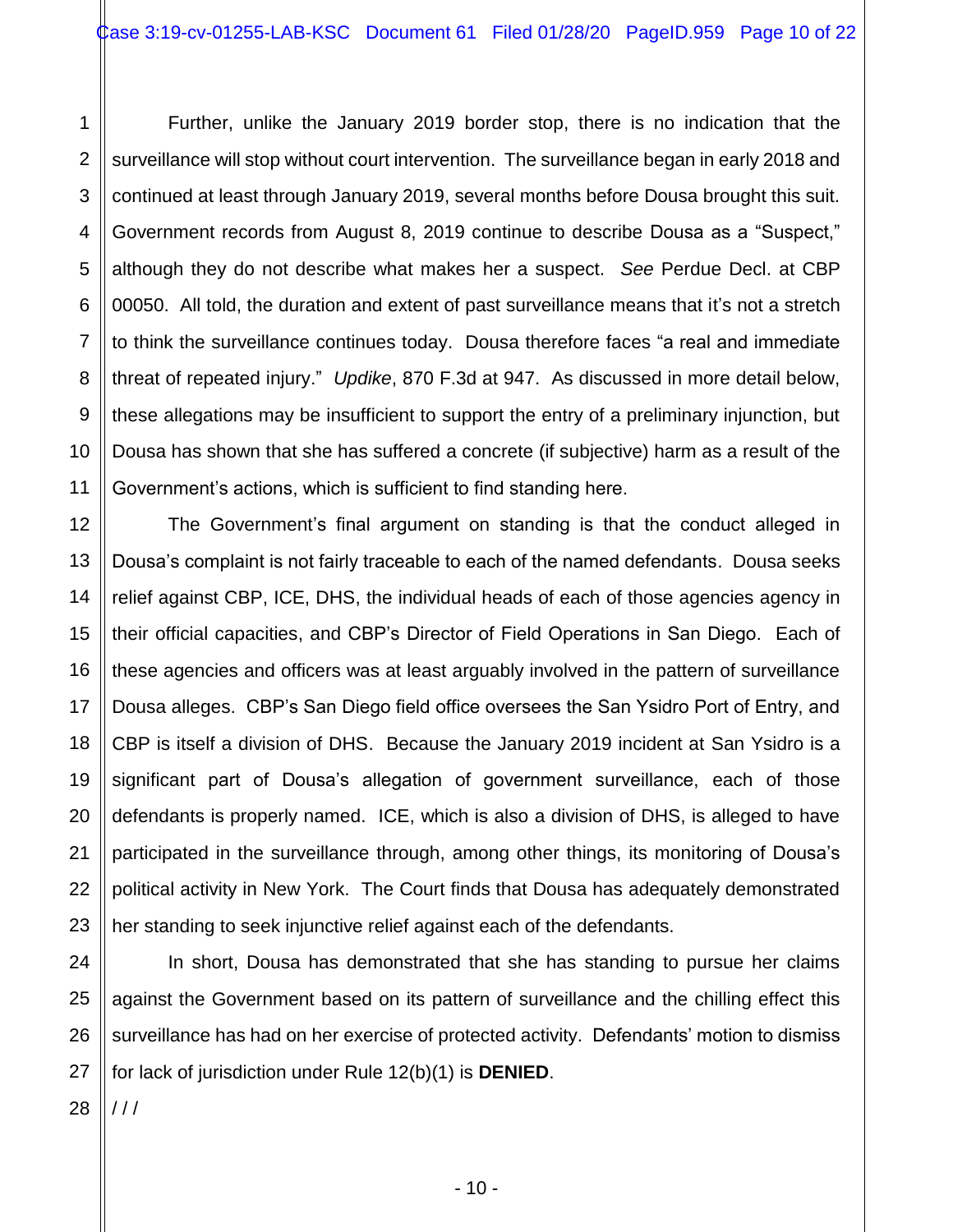1

2

3

4

5

6

7

8

9

10

11

12

13

14

15

16

17

18

19

20

21

22

23

24

25

# **2. Dousa's Motion for Preliminary Injunction**

Dousa seeks a preliminary injunction restraining the Government from surveilling, detaining, or otherwise targeting her for engaging in protected activity. As discussed previously, Dousa brings four separate causes of action: (1) Retaliation in Violation of the First Amendment; (2) Violation of the First Amendment's Free Exercise Clause; (3) Hybrid First Amendment Rights Claim; and (4) Violation of RFRA. The Government argues that she is unlikely succeed on the merits of any of these claims and that her request for a preliminary injunction must therefore be denied.

A plaintiff seeking a preliminary injunction must establish that she is "likely to succeed on the merits, that [s]he is likely to suffer irreparable harm in the absence of preliminary relief, that the balance of equities tips in h[er] favor, and that an injunction is in the public interest." *W. Watersheds Project v. Salazar*, 692 F.3d 921, 923 (9th Cir. 2012) (quoting *Winter v. Natural Res. Def. Council, Inc.,* 555 U.S. 7, 20 (2008)). These are commonly referred to as the "*Winter* factors."

# **a. Likelihood of Success on the Merits**

The first prong of the injunction inquiry is whether the plaintiff is likely to succeed on the merits of her claims. "Likelihood of success on the merits 'is the most important' *Winter* factor," and the Court need not consider the remaining factors if this threshold element is not satisfied. *Disney Enters., Inc. v. VidAngel, Inc.*, 869 F.3d 848, 856 (9th Cir. 2017) (quoting *Garcia v. Google, Inc.*, 786 F.3d 733, 740 (9th Cir. 2015) (citations omitted). Taking each of Dousa's substantive claims in turn, the Court concludes that she cannot, at this stage, show a likelihood of success on the merits.

## **i. Free Exercise**

Dousa first alleges that the Government's pattern of surveillance impermissibly burdens her First Amendment right to freely exercise her religious beliefs.

26 27 28 The Free Exercise Clause guards an individual's practice of her own religion against restraint or invasion by the Government. *See Sch. Dist. Of Abington Twp., Pa. v. Schempp,* 374 U.S. 203, 222–23 (1963). In order to establish a violation of the Free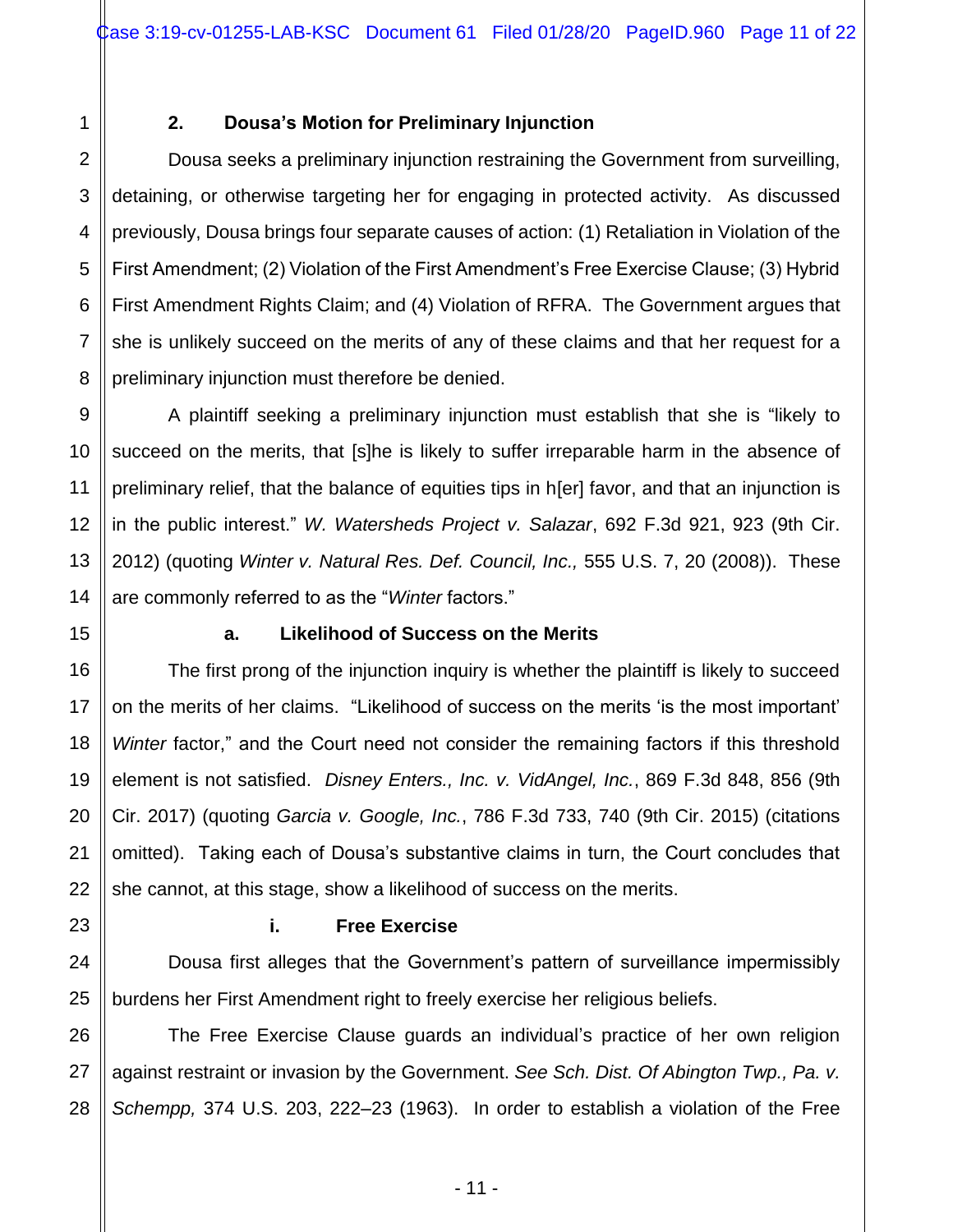1 2 Exercise Clause, a plaintiff must establish that the challenged conduct resulted in an impairment of the plaintiff's free exercise of genuinely held beliefs. *See United States v. Lee,* 455 U.S. 252, 256–57 (1982). In evaluating these claims, the Court must be mindful that "every person cannot be shielded from all burdens incident to exercising every aspect of the right to practice religious beliefs." *Id.* at 261. Indeed, "the right of free exercise does not relieve an individual of the obligation to comply with a 'valid and neutral law of general applicability on the ground that the law proscribes (or prescribes) conduct that his religion prescribes (or proscribes).'" *Emp't Div. v. Smith,* 494 U.S. 872, 879 (1990); *see also Christian Legal Soc. Chapter of the Univ. of Cal. Hastings Coll. Of Law v. Martinez,* 561 U.S. 661, 697 n. 27 (2010) ("[T]he Free Exercise Clause does not inhibit enforcement of otherwise valid regulations of general application that incidentally burden religious conduct.").

Ordinarily, the framework for analyzing a Free Exercise claim is straightforward. The court first determines whether the Governmental action being challenged is "neutral and of general applicability," meaning that the object of the Government action is not "to infringe upon or restrict practices *because of* their religious motivation." *Church of the Lukumi Babalu Aye, Inc. v. City of Hialeah*, 508 U.S. 520, 531, 533 (1993) (emphasis added). The court then applies the appropriate judicial review test. If the Government action is neutral and generally applicable, rational basis review applies, "even if the law has the incidental effect of burdening a particular religious practice." *Id.* at 531. If the action infringes upon religious practices *because of* their religious motivation, it is subject to strict scrutiny. *Id.*

The application of that framework to this case is not so straightforward. The primary wrinkle here is that, unlike most Free Exercise claims, Dousa does not challenge a specific government law or regulation. She instead challenges the Government's pattern of surveilling her activities, which she claims was a direct result of her engaging in protected religious activities. In such situations, "when the challenged government action is neither regulatory, proscriptive or compulsory," the question is not necessarily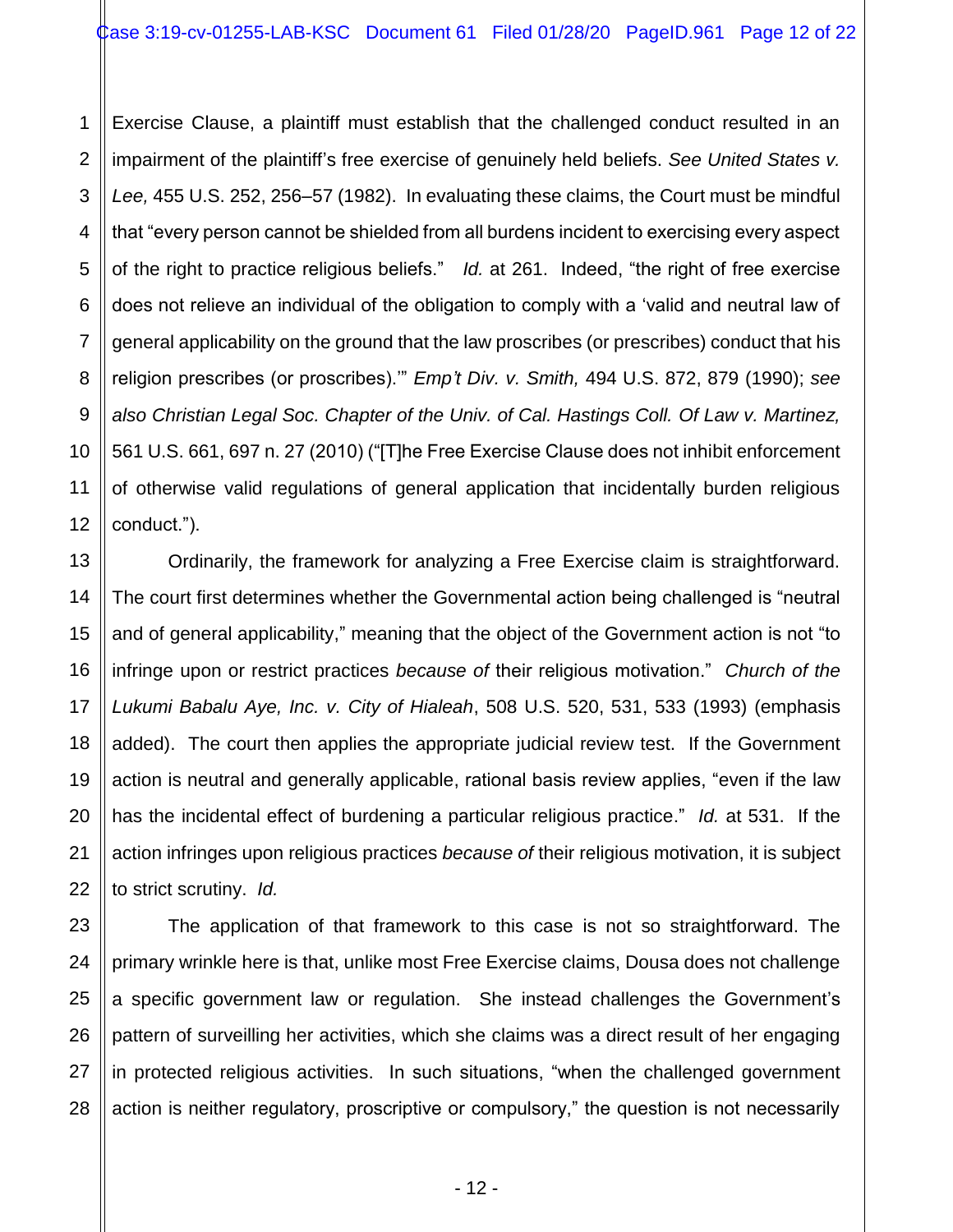1 2 whether the Government action is neutral and generally applicable, but rather "whether it substantially burdens a religious practice and either is not justified by a substantial state interest or is not narrowly tailored to achieve that interest." *Am. Family Ass'n, Inc. v. City & Cty. Of San Francisco*, 277 F.3d 1114, 1123-24 (9th Cir. 2002).

Dousa has not shown at this stage that the Government has substantially burdened her Free Exercise rights. The harms she alleges—a "canceled trip to Mexico, refrain[ing] from blessing migrant marriages, hav[ing] her pastoral counseling chilled," *see*  Reply at 19—are subjective, and the Ninth Circuit is clear that "a subjective chilling effect on free exercise rights is not sufficient to constitute a substantial burden." *Id.* at 1124; *Vernon v. City of Los Angeles*, 27 F.3d 1385, 1394 (9th Cir. 1994) (same). Two cases are instructive.

First, in *Vernon v. City of Los Angeles*, the Ninth Circuit found that a plaintiff had not demonstrated a substantial burden where he alleged that a government investigation had "chilled [him] in the exercise of his religious beliefs, fearing that he can no longer worship as he chooses, consult with his ministers and the elders of his church, participate in Christian fellowship and give public testimony to his faith without severe consequence." *Vernon*, 27 F.3d at 1394. While the investigation did not interfere with his ability to communicate with God, it "interfered with his freedom to worship in the way he wants without repercussions." *Id.* (alterations omitted). The court found that this amounted only to a "subjective chilling effect[ ] with neither 'a claim of specific present objective harm [n]or a threat of specific future harm.'" *Id.* at 1395 (quoting *Laird v. Tatum*, 408 U.S. 1, 14 (1972)). "Such chilling effects are simply not objectively discernable and are therefore not constitutionally cognizable." *Id.*

A more recent case, *Fazaga v. Fed. Bureau of Investigation*, 916 F.3d 1202 (9th Cir. 2019), reached the same result. The plaintiffs there—both Muslims who provided counseling at a local mosque—brought suit against the FBI for surveillance of their mosque. Like Dousa, the Plaintiffs there alleged that they retreated from their normal religious practices as a result of this surveillance: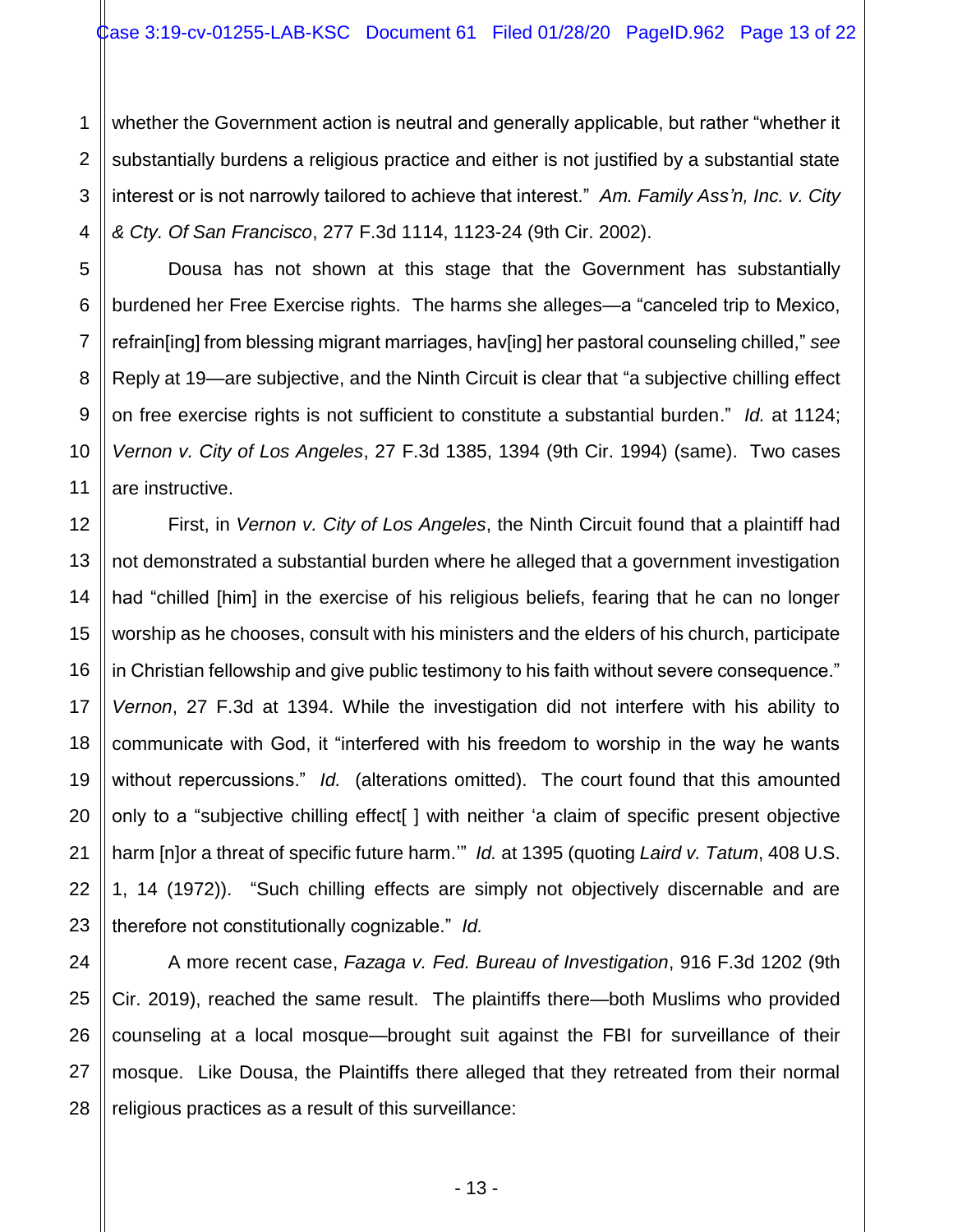Plaintiffs . . . allege that they altered their religious practices as a result of the FBI's surveillance: Malik trimmed his beard, stopped regularly wearing a skull cap, decreased his attendance at the mosque, and became less welcoming to newcomers than he believes his religion requires. AbdelRahim 'significantly decreased his attendance to mosque,' limited his donations to mosque institutions, and became less welcoming to newcomers than he believes his religion requires. Fazaga, who provided counseling at the mosque as an imam and an intern therapist, stopped counseling congregants at the mosque because he feared the conversations would be monitored and thus not confidential.

1

2

3

4

5

6

7

8

9

10

11

12

13

14

15

16

17

18

19

20

21

22

23

*Fazaga*, 916 F.3d at 1247. The Ninth Circuit held that even though the plaintiffs had, by all accounts, fundamentally changed the way they practiced their religion in response to the Government surveillance, the Government defendants were entitled to qualified immunity because it was not clearly established that surveillance like this constituted a "substantial burden." *Id.* at 1248.

Dousa's alleged harms are remarkably similar to those alleged in *Fazaga* and *Vernon*. Like the plaintiffs in those cases, Dousa alleges that she has refrained from providing religious counseling and from blessing marriages, fearing that those services might be monitored. The Ninth Circuit is clear, though, that these are "subjective chills" that do not rise to the level of a substantial burden. $4$  Importantly, she does not face a "present objective harm [n]or a threat of specific future harm." *Vernon*, 27 F.3d at 1395. She remains free to travel to Mexico, to minister there, and to return to the United States with ease. Indeed, she has used her Global Entry privileges to travel abroad multiple times in the last year. The evidence at this stage suggests that any harms felt are not the

<sup>24</sup> 25 26 27 28  $\overline{a}$  $4$  There is a certain tension in the Ninth Circuit's precedent on this point. A church or a pastor that alleges a reduction in membership may have suffered a substantial burden, *see, e.g., Presbyterian Church*, 870 F.2d at 521–22, while the individual who was deterred from attending that same church may *not* have suffered a substantial burden because they were "subjectively chilled." *See, e.g., Vernon*, 27 F.3d at 1395. Adding further layers of complexity, the Ninth Circuit recognizes that the same injury that establishes standing in this context may be insufficient to constitute a "substantial burden." *See id.* at 1394.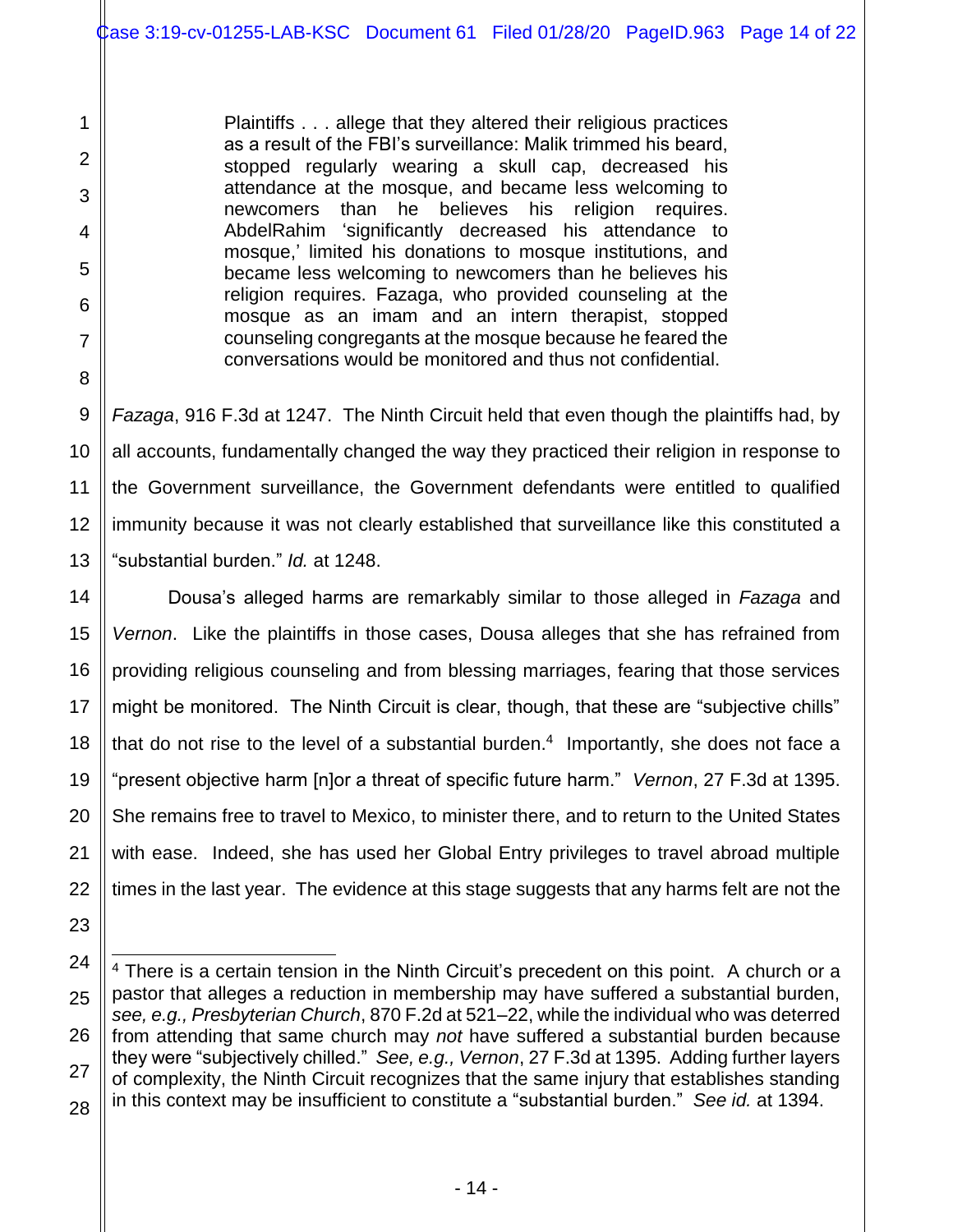1 2 direct result of government action, but rather a result of her decision to limit her religious practices for her own subjective reasons.

To be clear, if the Government had revoked Dousa's SENTRI card (and Dousa could show that the revocation was the result of her engaging in protected activity), the Court would have no problem finding a substantial burden. That action would effectively amount to a government sanction, and it would undoubtedly make it more difficult for her to travel and to practice her sincerely held beliefs. The problem on this front is that the Government has submitted evidence that it has *not* rescinded her SENTRI card, so she cannot rely on this to demonstrate a likelihood of success on her Free Exercise claim.

In sum, Dousa's alleged Free Exercise harms do not rise above a "subjective chill." The Court is therefore unable to conclude that she is likely to succeed on the merits of this claim.

3

4

5

6

7

8

9

10

11

12

13

14

15

16

17

# **ii. Violation of RFRA**

Dousa's next claim is that the Government's actions in this case violate RFRA. For the same reasons she has failed to show a likelihood of success on the merits on her Free Exercise claim, the Court concludes that she has also failed to show a likelihood of success on her RFRA claim.

18 19 20 21 22 23 24 25 26 27 28 Congress enacted RFRA in 1993 in response to the Supreme Court's decision in *Smith*, 494 U.S. 872. Prior to *Smith*, courts analyzed Free Exercise claims under a balancing test—similar to the one applied above—that looked to whether the challenged government action imposed a substantial burden on the practice of religion and then applied the appropriate level of scrutiny. *See Burwell v. Hobby Lobby Stores, Inc.*, 573 U.S. 682, 694 (2014) (discussing the development of RFRA). *Smith* changed that landscape, holding that, under the Free Exercise clause, a "neutral, generally applicable law" may substantially burden a religious practice even when it is not supported by a compelling governmental interest. *Id.* Congress, seeking to bring back the traditional "substantially burdens" test, then passed RFRA, which provides that a "rule of general applicability" that "substantially burden[s] a person's exercise of religion" may be upheld

- 15 -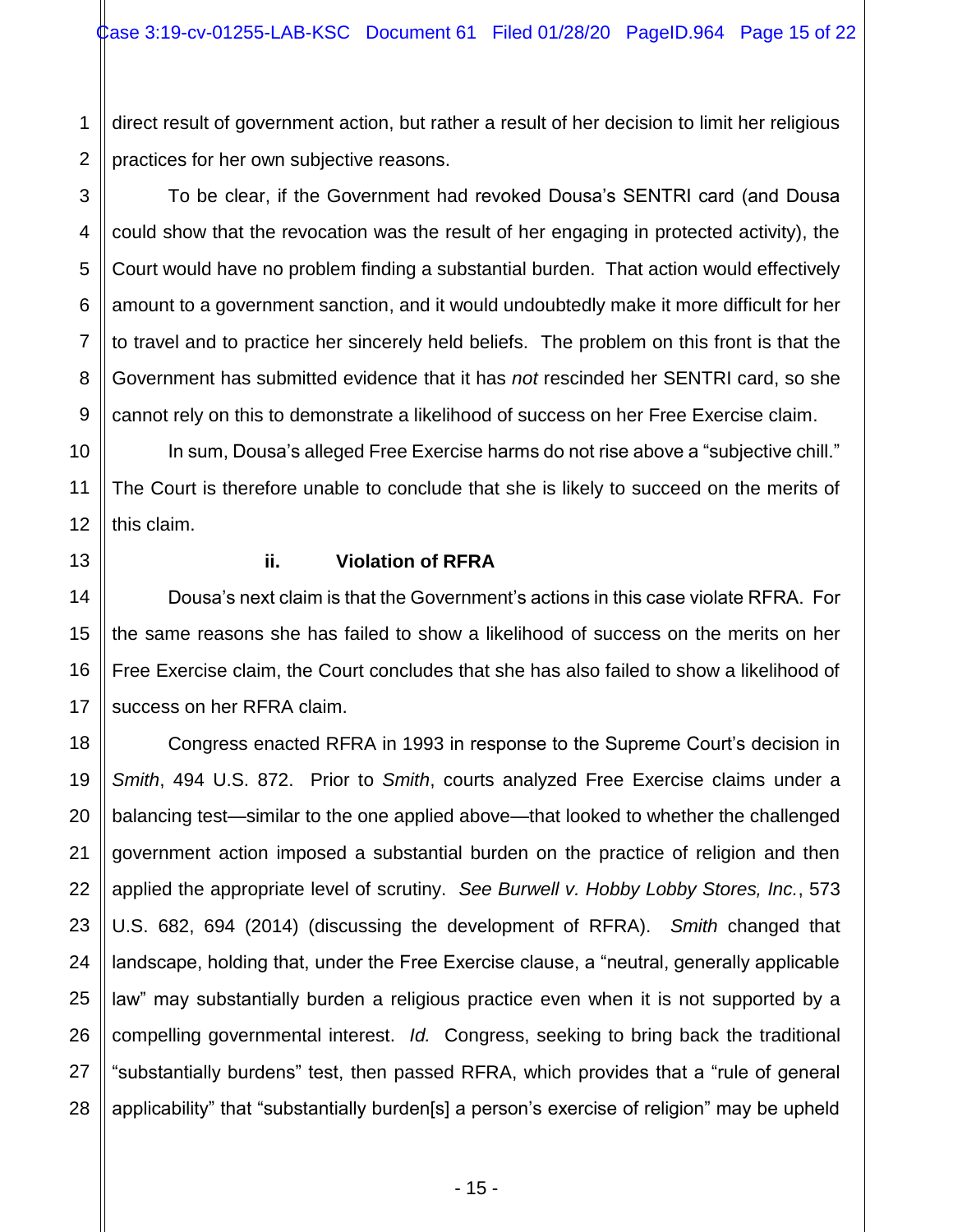1 2 only if it is the least restrictive means of advancing a compelling government interest. *See*  42 U.S.C. §§ 2000bb-1. In other words, any substantial burden is subject to strict scrutiny.

3 4 5 6 7 8 9 10 12 13 14 15 16 The analysis for Free Exercise claims and RFRA claims is similar, especially where, as here, the government conduct challenged is "neither regulatory, proscriptive or compulsory"—that is, where the government action is something other than a law or regulation. *Am. Family Ass'n*, 277 F.3d at 1123-24. This is because the Ninth Circuit has held that the Supreme Court's decision in *Smith* had no effect on Free Exercise claims premised on government actions other than laws or regulations, leaving in place (for that narrow slice of Free Exercise claims) the same pre-*Smith* framework Congress sought to bring back with RFRA. *See id.* A plaintiff must show two elements to establish a prima facie case under RFRA: "First, the activities the plaintiff claims are burdened by the Government action must be an 'exercise of religion.' Second, the Government action must 'substantially burden' the plaintiff's exercise of religion." *Navajo Nation v. U.S. Forest Serv.*, 535 F.3d 1058, 1068 (9th Cir. 2008) (citations omitted). If the plaintiff establishes a prima facie case, the burden shifts to the Government to show a compelling interest that is implemented by the least restrictive means. *Burwell*, 573 U.S. at 705.

17 18 19 20 21 22 23 24 25 26 The Government concedes that Dousa's activities are an "exercise of religion," satisfying the first prong of the *prima facie* RFRA analysis. The problem here for Dousa is that she is still must show that the Government has "substantially burdened" those activities. See *Navajo Nation*, 535 F.3d at 1076 (9th Cir. 2008) ("Absent a substantial burden, the Government need not establish a compelling interest, much less prove it has adopted the least restrictive means."). The analysis applied to determine a substantial burden under RFRA is identical to the standard applied under the Free Exercise clause. *See id.* Because the Court has already concluded that Dousa is unlikely to show a substantial burden in the Free Exercise context, it likewise concludes that she is unlikely to show a substantial burden in the RFRA context.

27 / / /

11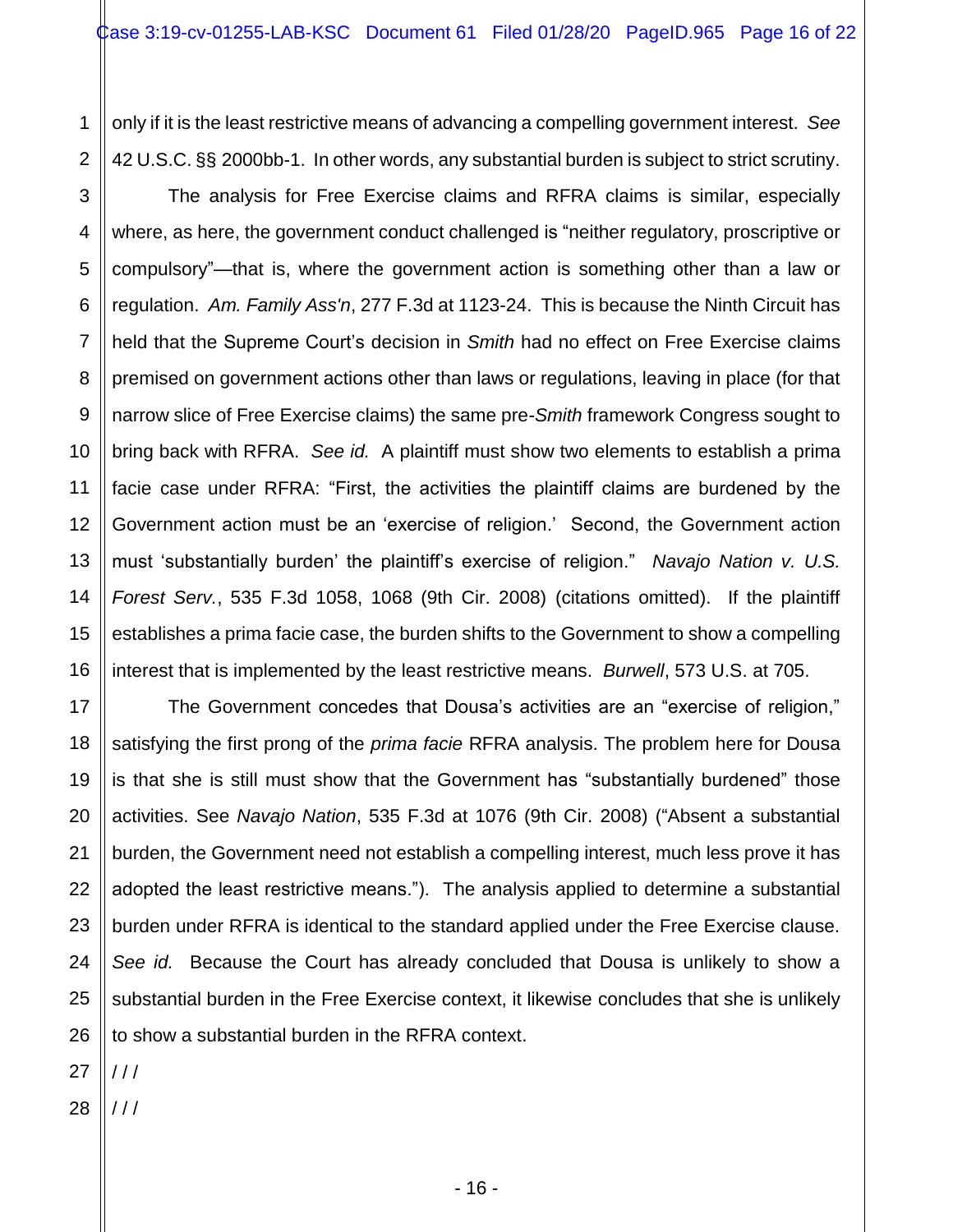1

2

3

4

5

6

7

8

9

10

11

12

13

14

15

16

17

18

19

20

21

22

23

24

25

## **iii. First Amendment Retaliation**

Dousa next argues that the Government's actions in this case constitute retaliation for her exercise of First Amendment rights.

To succeed on a First Amendment retaliation claim, a plaintiff must show that (1) she engaged in constitutionally protected activity; (2) as a result, she was subjected to adverse action by the defendant that would chill a person of ordinary firmness from continuing to engage in the protected activity; and (3) there was a substantial causal relationship between the constitutionally protected activity and the adverse action. *Blair v. Bethel Sch. Dist.*, 608 F.3d 540, 543 (9th Cir. 2010). The Government does not dispute that Dousa's ministry work on the border and her vocal opposition to the Government's immigration policies constitute "constitutionally protected activity," so the Court will focus on the latter two elements.

For at least some of the Government's conduct, Dousa has not shown that there was a "substantial causal relationship" between her protected activity and Government's adverse action. This causation element is generally "understood to be but-for causation." *Lacey v. Maricopa Cty.*, 693 F.3d 896, 917 (9th Cir. 2012) (citing *Hartman v. Moore*, 547 U.S. 250, 260 (2006)). She alleges, for example, that the Government surveilled two of her immigration-related rallies in New York. *See* Compl. at ¶¶ 69-70. Although Dousa has provided the Court with little evidence regarding this specific aspect of the surveillance, the limited information she has provided suggests the Government monitored the events not *because of* Dousa's protected activities, but because of ICE's statutory mandate to enforce the nation's immigration laws and the fact that Dousa's events were attended by undocumented aliens. In other words, Dousa has not shown at least not with the level of particularity needed to secure injunctive relief—that the Government's surveillance was a result of her protected activity rather than a byproduct of the fact that her work (religious or not) intersects with two areas of interest to the Government: the border and undocumented aliens.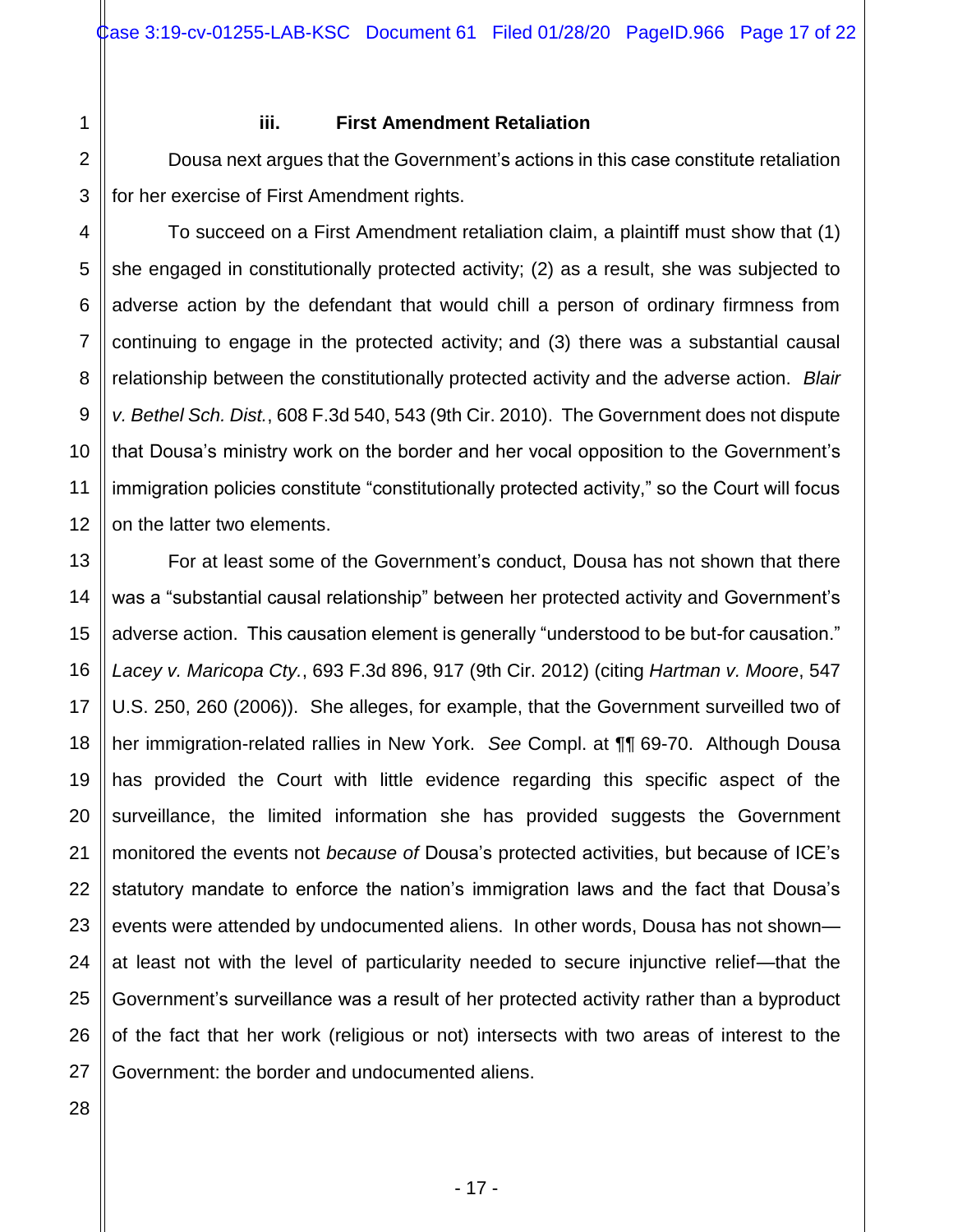1 2 3 4 5 6 7 8 9 10 12 13 Other aspects of the Government's surveillance seem more directly related to Dousa's First Amendment activities. The Government's decision to place her on a list of "Suspected Organizers, Coordinators, Instigators, and Media," for example, seems to be quite clearly linked to her work on the border. *See* Perdue Decl. at CBP-00035. The name of the document alone conveys a message that the Government understood her to be an "organizer, coordinator, or instigator," all descriptors that carry speech-related implications. Another field report describes the "Migrant Caravan" as "a common cause for numerous open border, humanitarian, and other groups with the goal to challenge. U.S. immigration laws." *Id.* at CBP-00022. That report identifies Pastor Dousa, among others, as having traveled to the Southern Border as part of that project. Again, the fact that Dousa is listed on a document of individuals whose goal is to "challenge U.S. immigration laws" strongly suggests the Government's decision to monitor her activities was motivated at least in part by Dousa's protected speech.

11

14

15

16

17

18

19

20

21

22

23

24

25

26

27

28

But it's not enough to show that the retaliation was a direct result of her protected activity. She must also show that the retaliation was an adverse action that "would chill a person of ordinary firmness from continuing to engage in the protected activity." *Blair*, 608 F.3d at 543. Dousa has not made that showing here. "The most familiar adverse actions are 'exercise[s] of governmental power' that are 'regulatory, proscriptive, or compulsory in nature.'" *Blair*, 608 F.3d at 544 (9th Cir. 2010) (quoting *Laird,* 408 U.S. at 11). As the Ninth Circuit explained in *Blair*:

> The prototypical plaintiff in these cases is a government worker who loses his job as a result of some public communication critical of the Government entity for whom he works, *e.g., Pickering v. Bd. Of Educ. Of Township High Sch. Dist.,* 391 U.S. 563, 564 (1968) (teacher dismissed by the Board of Education after sending a letter critical of the Board to a local newspaper), or a regulated entity that is stripped of its business license after engaging in speech that displeases the regulator, *e.g., CarePartners, LLC v. Lashway,* 545 F.3d 867, 871 (9th Cir. 2008) (boarding home operators engaged in lobbying and other speech and petition activities which they alleged led to retaliation by the regulators), or a prisoner who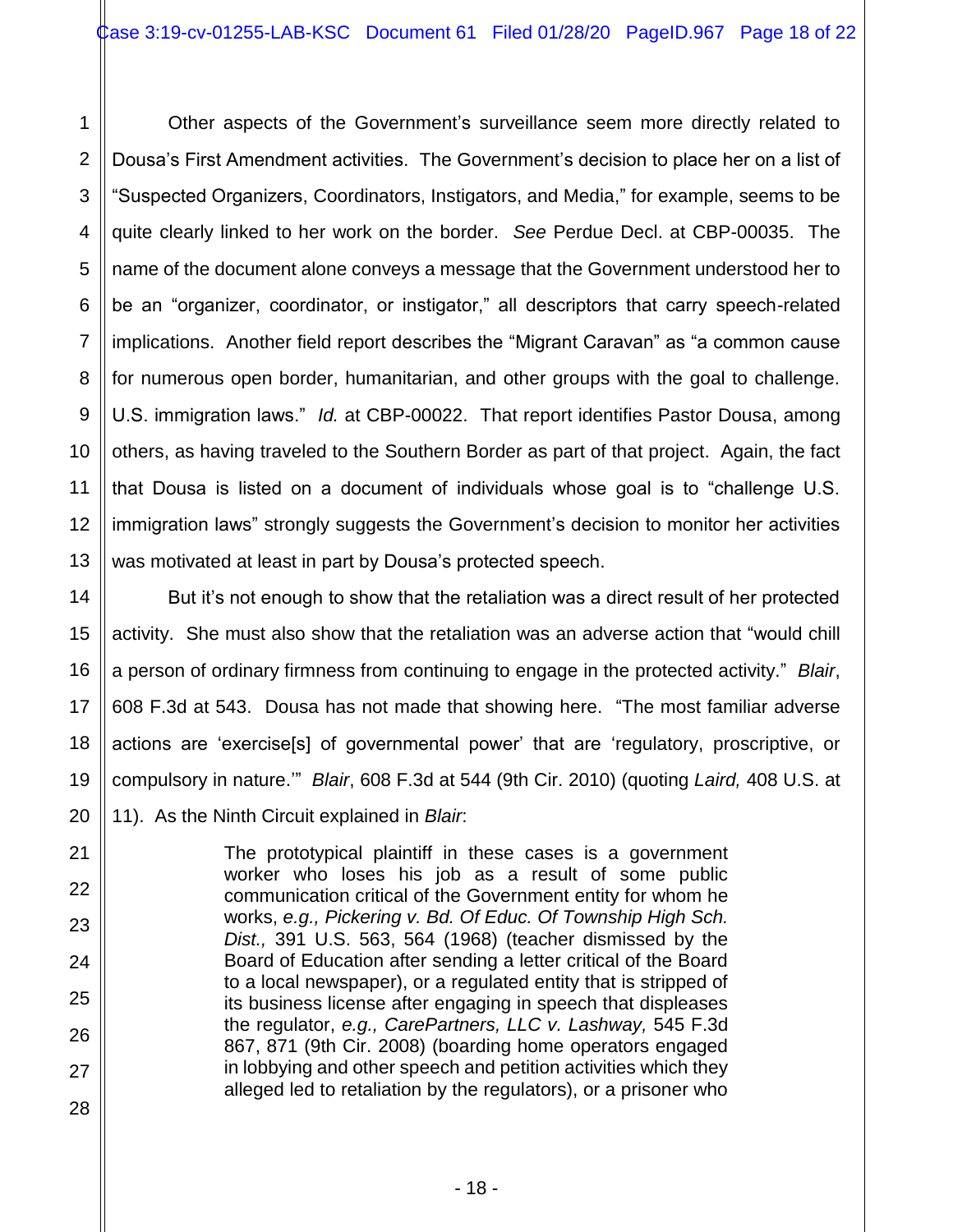is retaliated against by prison officials for filing grievances or initiating actions in court, *e.g., Bruce v. Ylst,* 351 F.3d 1283, 1286 (9th Cir. 2003) (prison officials allegedly retaliated against prisoner on the basis of his jailhouse lawyering activities), or citizens who are allegedly targeted by law enforcement because of their political speech activities, *e.g., Mendocino Envtl. Ctr. [v. Mendocino Cty.],* 192 F.3d [1283,] 1288–89 (9th Cir. 1999) (police officers sued for engaging in conspiracy to falsely accuse political activists of a crime in an effort to inhibit their political activities).

*Blair*, 608 F.3d at 544.

1

2

3

4

5

6

7

8

9

10

11

12

13

14

15

16

17

18

19

20

21

22

23

24

25

l

27

28

Dousa bears little similarity to these "prototypical" retaliation plaintiffs. The Government has not taken "regulatory, proscriptive, or compulsory" steps to restrict her First Amendment activities, as would be the case if it had revoked her SENTRI card and made it objectively more difficult for her to travel abroad. Nor has she shown a pattern of government detention at the border<sup>5</sup> or any other affirmative government action that would limit her exercise of constitutionally protected activities. At this stage, Dousa's alleged harm amounts to a single, isolated incident of questioning at the border and a generalized practice of monitoring her border-related activities. The Court acknowledges that this pattern of surveillance may have caused Dousa subjective harm; she feels as though she is being watched and feels compelled to warn potential penitents that they might be watched too. The Court also acknowledges that, in some circumstances, surveillance might become so pervasive that it becomes tantamount to "regulatory, proscriptive, or compulsory" government action. But at this stage, the Court cannot find that Dousa is likely to show that she suffered adverse government action that would chill a person of ordinary firmness from engaging in protected activity. It therefore cannot find that she is likely to succeed on her First Amendment retaliation claim.

<sup>26</sup> <sup>5</sup> Especially if viewed in the light most favorable to Dousa, a pattern of detention could be seen as analogous to false arrest that might give rise to a cognizable retaliation claim. *Cf. Mendocino Envtl. Ctr.*, 192 F.3d at 1288 (finding a triable retaliation claim where the defendants obtained a search warrant based on false information and then arrested the plaintiffs in retaliation for their political speech).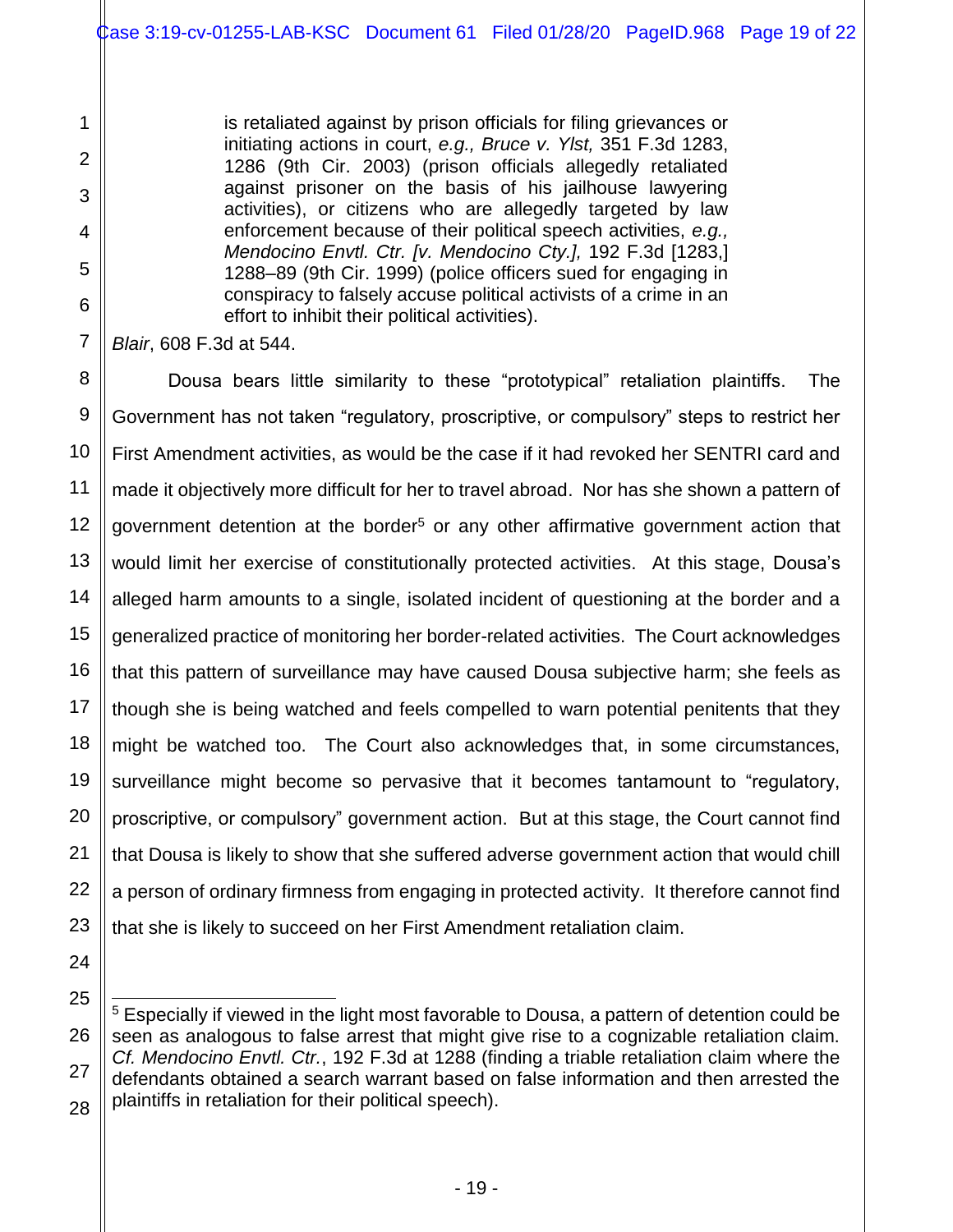1 2 3

4

5

6

7

8

9

10

11

12

13

14

15

16

17

18

19

20

21

22

23

25

27

28

# **iv. Hybrid First Amendment Rights**

Dousa's final substantive claim is a "hybrid" First Amendment rights claim. She argues that where a "Free Exercise claim is brought in conjunction with a claim alleging a separate constitutional violation for the same communicative activity, strict scrutiny is triggered and the Government policy, custom or practice in question must be justified by a compelling governmental interest and narrowly tailored to advance that interest." Mot. at 19 (citing *San Jose Christian Coll. v. City of Morgan Hill*, 360 F.3d 1024, 1031 (9th Cir. 2004)). The "hybrid rights" doctrine, however, has been effectively repudiated, at least in the Ninth Circuit. *See Jacobs v. Clark Cty. Sch. Dist.*, 526 F.3d 419, 440 n.45 (9th Cir. 2008) (noting that the hybrid rights doctrine has been "widely criticized" and declining to "be the first court . . . [to] allow[ ] a plaintiff to bootstrap a free exercise clause in this manner"); *Ass'n of Christian Sch. Int'l v. Stearns*, 362 F. App'x 640, 646 (9th Cir. 2010) (re-affirming the decision in *Jacobs*); *Church of the Lukumi*, 508 U.S. at 566–67 (Souter, J., dissenting) (explaining why the hybrid rights doctrine is "ultimately untenable"). As such, the Court cannot conclude that Dousa is likely to succeed on the merits of this claim.

## **b. Remaining Injunction Factors and Conclusion**

**"**Likelihood of success on the merits 'is the most important' *Winter* factor; if a movant fails to meet this 'threshold inquiry,' the court need not consider the other [three] factors in the absence of 'serious questions going to the merits.'" *Disney Enters., Inc.*, 869 F.3d at 856 (quoting *Garcia*, 786 F.3d at 740 (citations omitted)). Because Dousa has failed to make the threshold showing that she is likely to succeed on the merits of her claims, the Court does not address the remaining three injunction factors: irreparable harm, balance of equities, and public interest.

24 26 It bears repeating that a preliminary injunction is an "extraordinary remedy that may only be awarded upon a clear showing that the plaintiff is entitled to relief." *Winter*, 555 U.S. at 22. The conclusion here that Dousa is not entitled to an injunction is simply a finding that she has not made that "clear showing" at this stage; it is not a finding that she *cannot* make that showing down the line, perhaps with the advantage of additional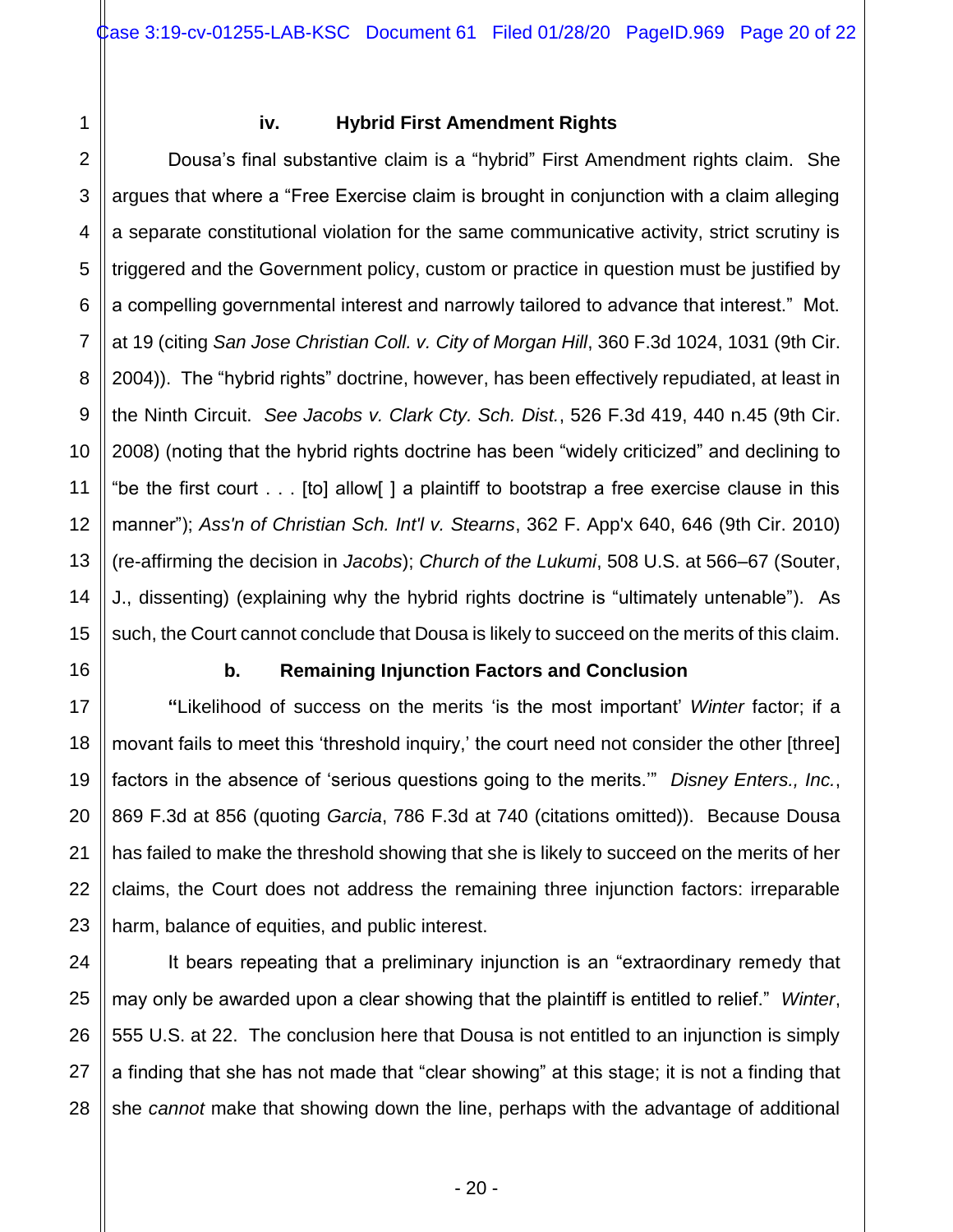1 discovery. For now, though, Dousa's Motion for a Preliminary Injunction is **DENIED**. Dkt. 25.

# **3. Government's Motion to Dismiss**

The final motion before the Court is the Government's motion to dismiss Dousa's complaint under Rule 12(b)(6). In its view, none of Dousa's four causes of action state a plausible claim for relief. The Court (mostly) disagrees. Although she has not made a "clear showing" that she is entitled to an injunction, each of Dousa's three substantive claims are plausible. With additional evidence, for example, it is plausible that the Government's pattern of continued surveillance might rise to the level of a "substantial burden" that would support a Free Exercise or RFRA claim. It is likewise possible that she might uncover additional evidence showing that the surveillance was so pervasive that it is actionable as a First Amendment retaliation claim.

The Court agrees with the Government on one point. For reasons already discussed, the Court finds that Dousa cannot state a Hybrid First Amendment Rights claim as a matter of law. Accordingly, the Defendants' Motion to Dismiss under Rule 12(b)(6) is **GRANTED** as to Dousa's Hybrid First Amendment Rights claim, and that claim is **DISMISSED WITH PREJUDICE**. The remainder of the Defendants' Motion to Dismiss is **DENIED**. Dkt. 36.

## **CONCLUSION**

For the reasons above:

- 1. Dousa's Motion for Preliminary Injunction is **DENIED** [Dkt. 25];
- 2. Defendants' Motion to Dismiss under Rule 12(b)(1) is **DENIED** [Dkt. 36];
- 3. Defendants' Motion to Dismiss under Rule 12(b)(6) is **GRANTED** as to Dousa's Third Cause of Action (Hybrid First Amendment Rights Claim), and that Claim is **DISMISSED WITH PREJUDICE** [Dkt. 36];
- 4. Defendants' Motion to Dismiss under Rule 12(b)(6) is otherwise **DENIED**; and
- 5. The Motions by Interested Parties Mijente, The General Synod of the United
- Church of Christ, and the National Council of Churches for Leave to File Amicus